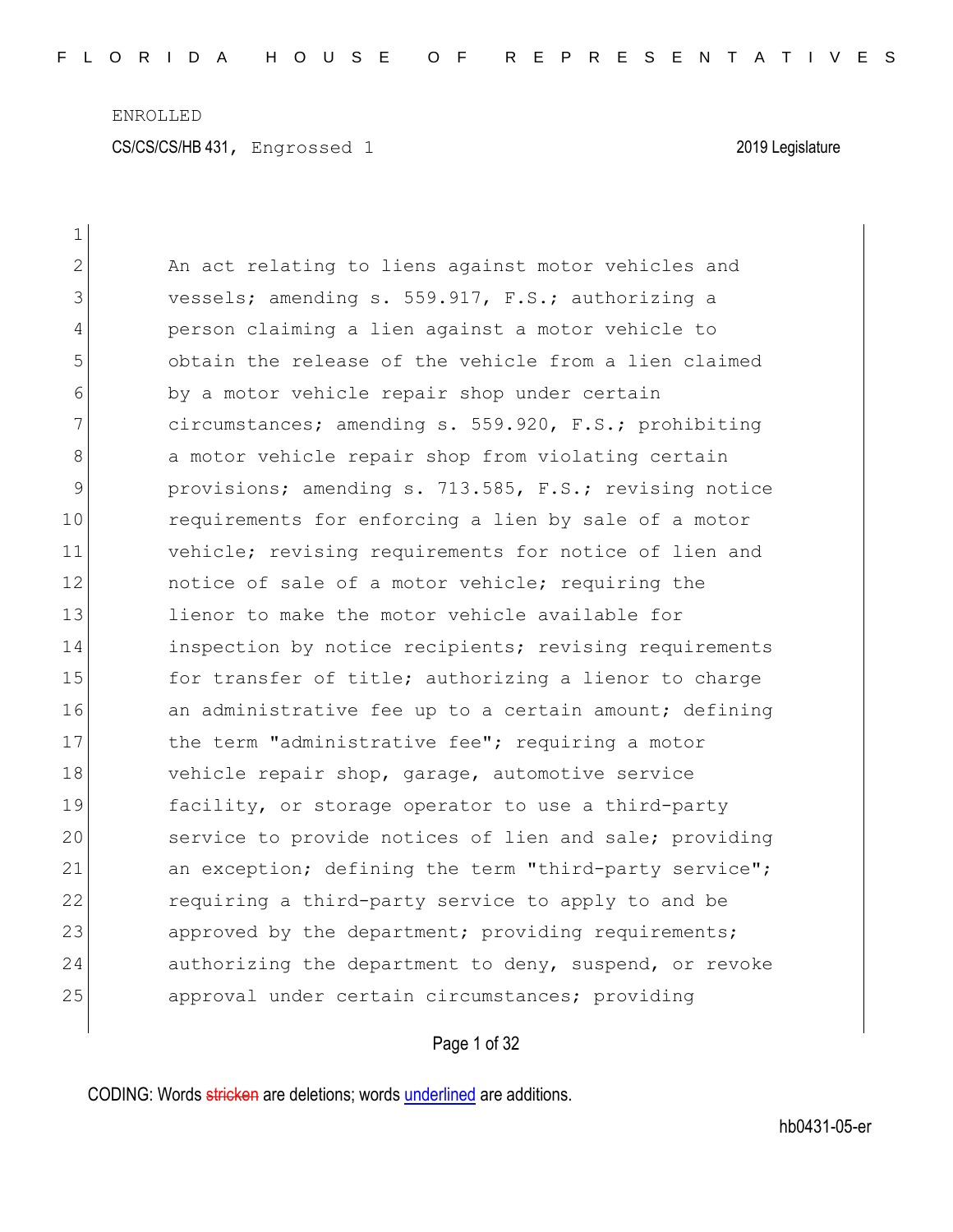26 recordkeeping requirements; providing requirements for 27 retaining approved status; requiring maintenance of a 28 website for access to certain information; requiring a 29 lienor to release certain personal property; requiring 30 release of the vehicle upon payment of charges; 31 **1** requiring a lienor to accept a copy of an electronic 32 title or a paper title as evidence of a person's 33 interest in a vehicle; amending s. 713.78, F.S.; 34 revising requirements for notice of lien for 35 **recovering, towing, or storing a vehicle or vessel;** 36 **revising requirements for notice of the sale of such** 37 vehicle or vessel; revising requirements for transfer 38 of title; authorizing a lienor to charge an 39 administrative fee up to a certain amount; defining 40 the term "administrative fee"; requiring a towing-41 storage operator to use a third-party service to 42 **provide notices of lien and sale;** providing an 43 exception; defining the term "third-party service"; 44 requiring a third-party service to apply to and be 45 approved by the department; providing requirements; 46 authorizing the department to deny, suspend, or revoke 47 approval under certain circumstances; providing 48 recordkeeping requirements; providing requirements for 49 retaining approved status; requiring maintenance of a 50 website for access to certain information; requiring a

### Page 2 of 32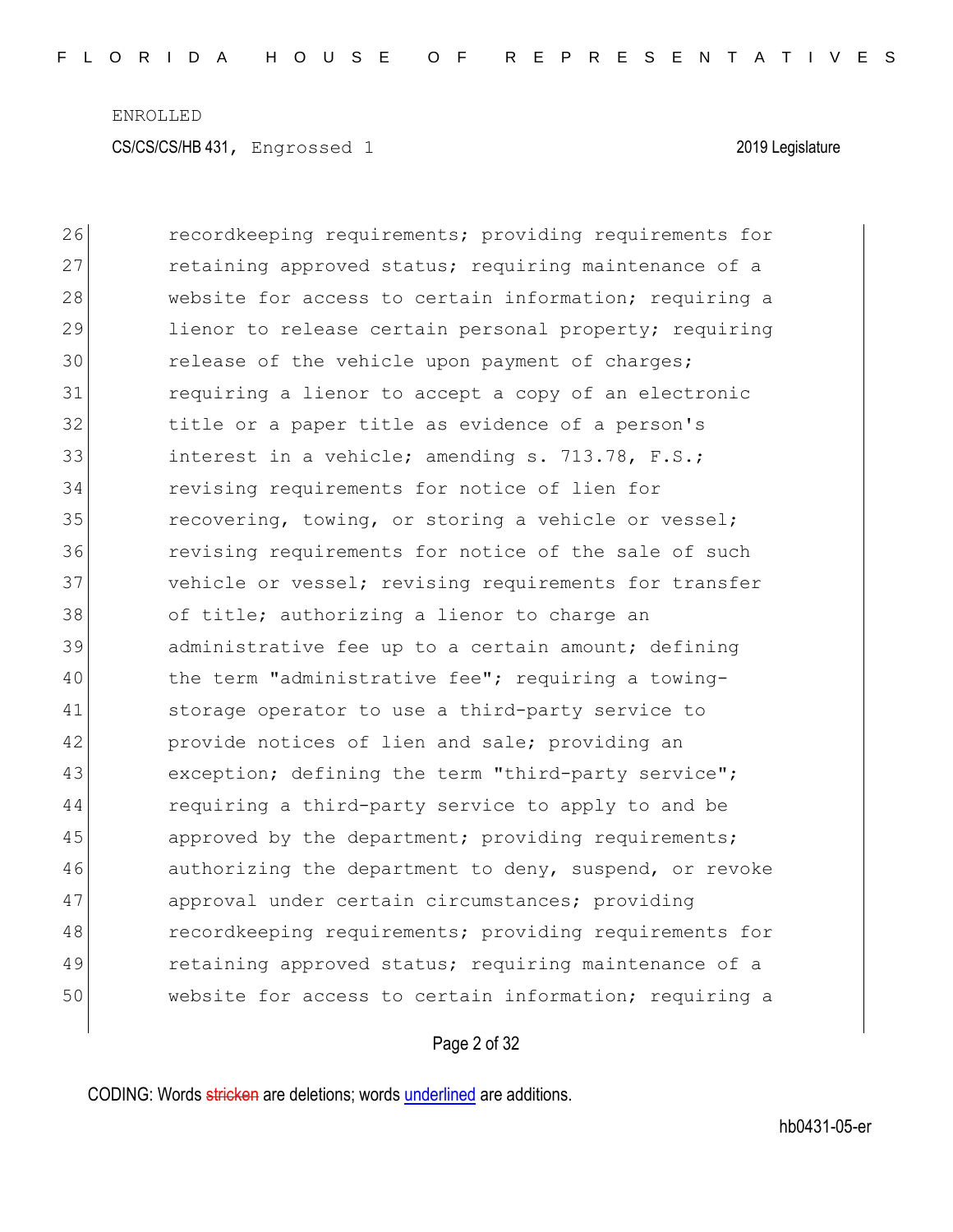CS/CS/CS/HB 431, Engrossed 1 2019 Legislature

| 51 | lienor to accept a copy of an electronic title or a              |
|----|------------------------------------------------------------------|
| 52 | paper title as evidence of a person's interest in a              |
| 53 | vehicle or vessel; providing an effective date.                  |
| 54 |                                                                  |
| 55 | Be It Enacted by the Legislature of the State of Florida:        |
| 56 |                                                                  |
| 57 | Section 1. Section 559.917, Florida Statutes, is amended         |
| 58 | to read:                                                         |
| 59 | 559.917 Bond to release possessory lien claimed by motor         |
| 60 | vehicle repair shop.-                                            |
| 61 | A Any customer or a person of record claiming a<br>$(1)$ (a)     |
| 62 | lien against a motor vehicle may obtain the release of the her   |
| 63 | or his motor vehicle from any lien claimed under part II of      |
| 64 | chapter 713 by a motor vehicle repair shop for repair work       |
| 65 | performed under a written repair estimate by filing with the     |
| 66 | clerk of the court in the circuit in which the disputed          |
| 67 | transaction occurred a cash or surety bond, payable to the       |
| 68 | person claiming the lien and conditioned for the payment of any  |
| 69 | judgment which may be entered on the lien. The bond shall be in  |
| 70 | the amount stated on the invoice required by s. 559.911, plus    |
| 71 | accrued storage charges, if any, less any amount paid to the     |
| 72 | motor vehicle repair shop as indicated on the invoice. The       |
| 73 | customer or person shall not be required to institute judicial   |
| 74 | proceedings in order to post the bond in the registry of the     |
| 75 | court and shall not, nor shall the customer be required to use a |
|    |                                                                  |

Page 3 of 32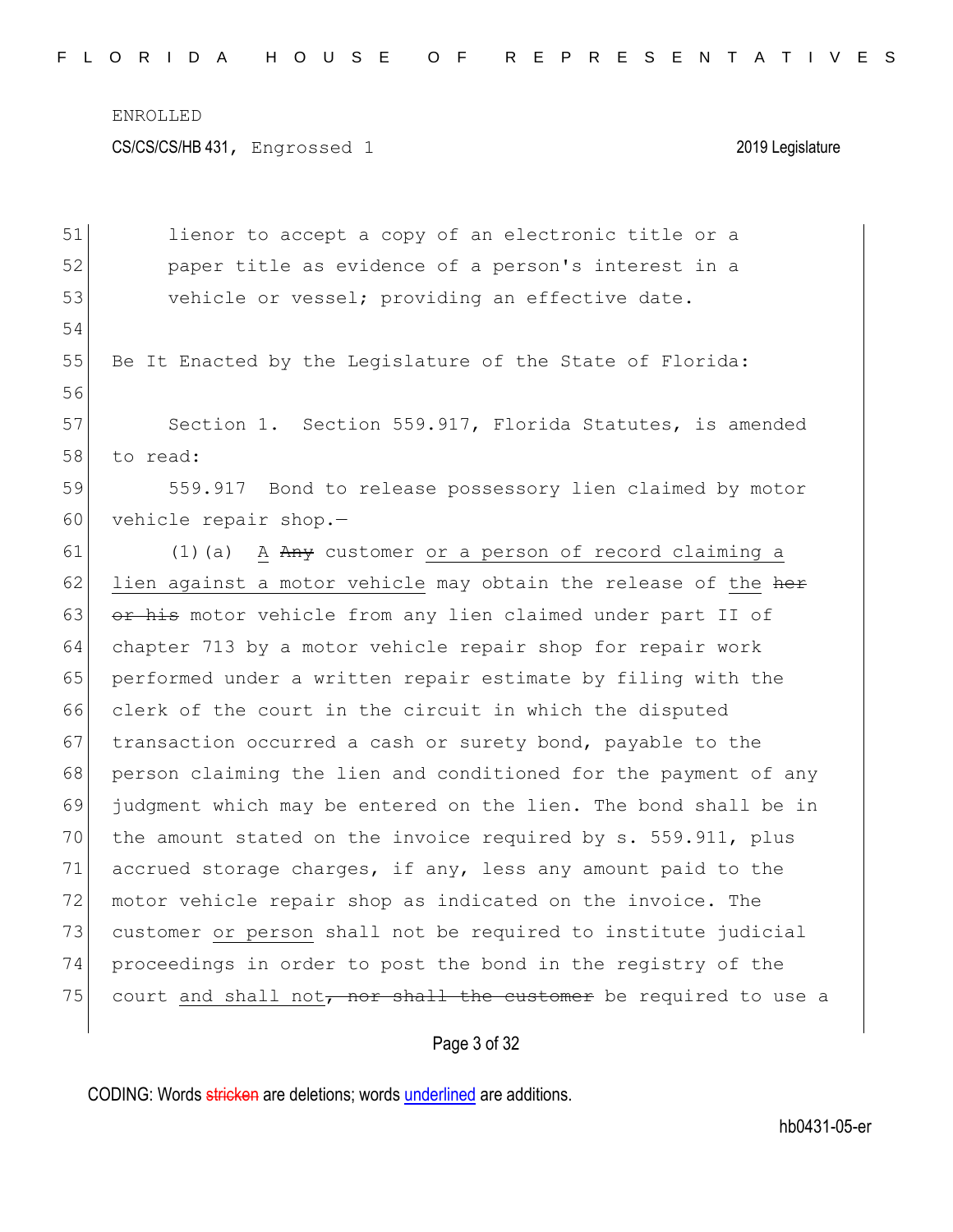$76$  particular form for posting the bond, unless the clerk provides 77 shall provide such form to the customer or person for filing. 78 Upon the posting of such bond, the clerk of the court shall 79 automatically issue a certificate notifying the lienor of the 80 posting of the bond and directing the lienor to release the 81 customer's motor vehicle.

82 (b) The lienor shall have 60 days to file suit to recover 83 the bond. The prevailing party in that action may be entitled to 84 damages plus court costs and reasonable attorney attorney's 85 fees. If the lienor fails to file suit within 60 days after the 86 posting of such bond, the bond shall be discharged by the clerk.

87 (2) The failure of a lienor to release or return to the 88 customer or person the motor vehicle upon which any lien is 89 claimed, upon receiving a copy of a certificate giving notice of 90 the posting of the bond and directing release of the motor 91 vehicle, shall subject the lienor to judicial proceedings which 92 may be brought by the customer or person to compel compliance 93 with the certificate. Whenever a customer or person brings an 94 action to compel compliance with the certificate, the customer 95 or person need only establish that:

96 (a) Bond in the amount of the invoice, plus accrued 97 storage charges, if any, less any amount paid to the motor 98 vehicle repair shop as indicated on the invoice, was posted; 99 (b) A certificate was issued pursuant to this section; 100 (c) The motor vehicle repair shop, or any employee or

Page 4 of 32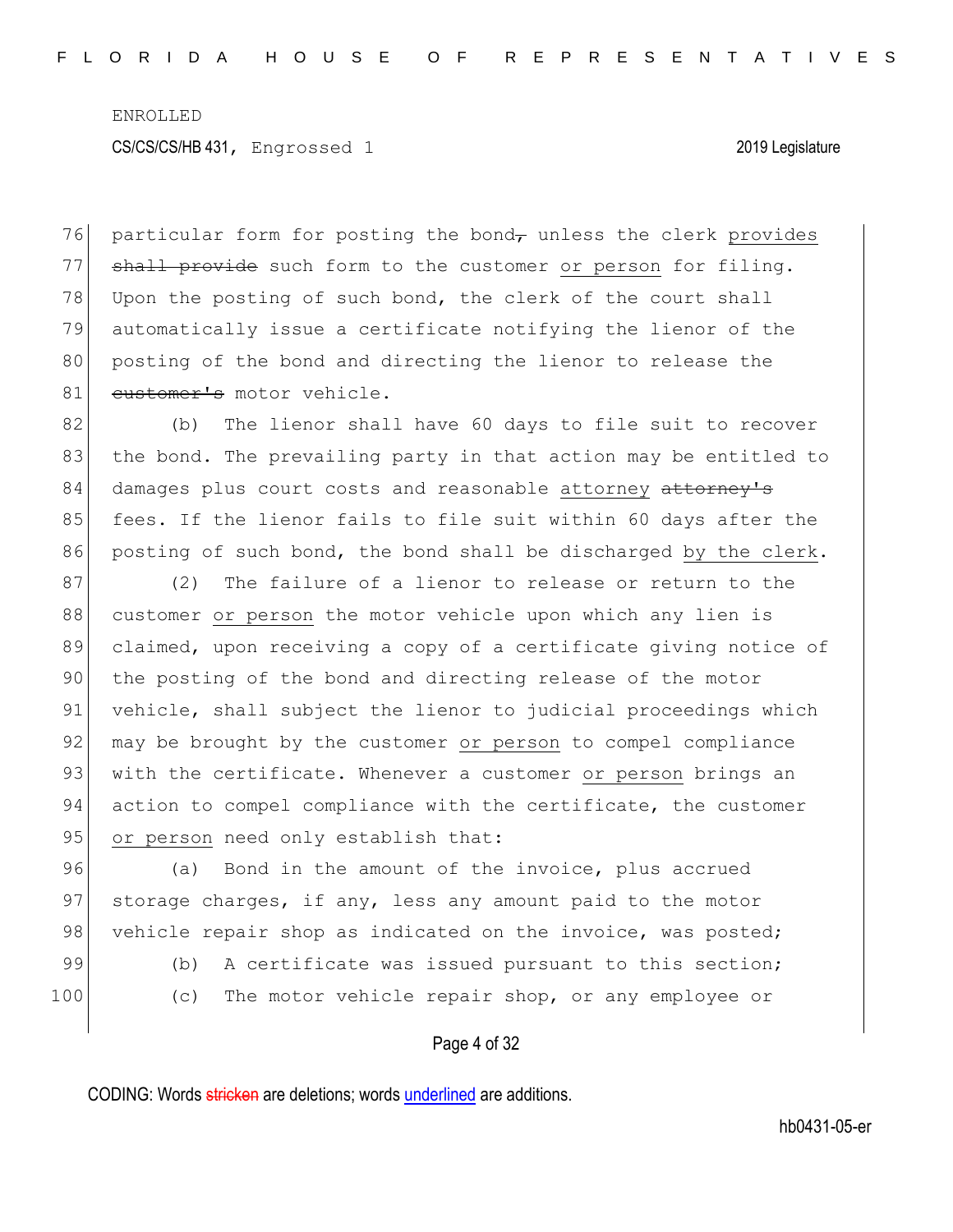107

101 agent thereof who is authorized to release the motor vehicle, 102 received a copy of a certificate issued pursuant to this 103 section; and

104 (d) The motor vehicle repair shop or employee authorized 105 to release the motor vehicle failed to release the motor 106 vehicle.

108 The customer or person, upon a judgment in her or his favor in 109 an action brought under this subsection, may be entitled to 110 damages plus court costs and reasonable attorney attorney's fees 111 sustained by her or him by reason of such wrongful detention or 112 retention. Upon a judgment in favor of the motor vehicle repair 113 shop, the shop may be entitled to reasonable attorney attorney's 114 fees.

115 (3) A  $A_{\text{H}}$  motor vehicle repair shop that which, or an  $A_{\text{H}}$  employee or agent thereof who is authorized to release the motor vehicle who, upon receiving a copy of a certificate giving notice of the posting of the bond in the required amount and directing release of the motor vehicle, fails to release or 120 return the property to the customer or person pursuant to this 121 section commits  $\frac{1}{18}$  section commits  $\frac{1}{18}$  second degree, punishable as provided in s. 775.082 or s. 775.083.

123 (4) A Any customer or person who stops payment on a credit 124 card charge or a check drawn in favor of a motor vehicle repair 125 shop on account of an invoice or who fails to post a cash or

### Page 5 of 32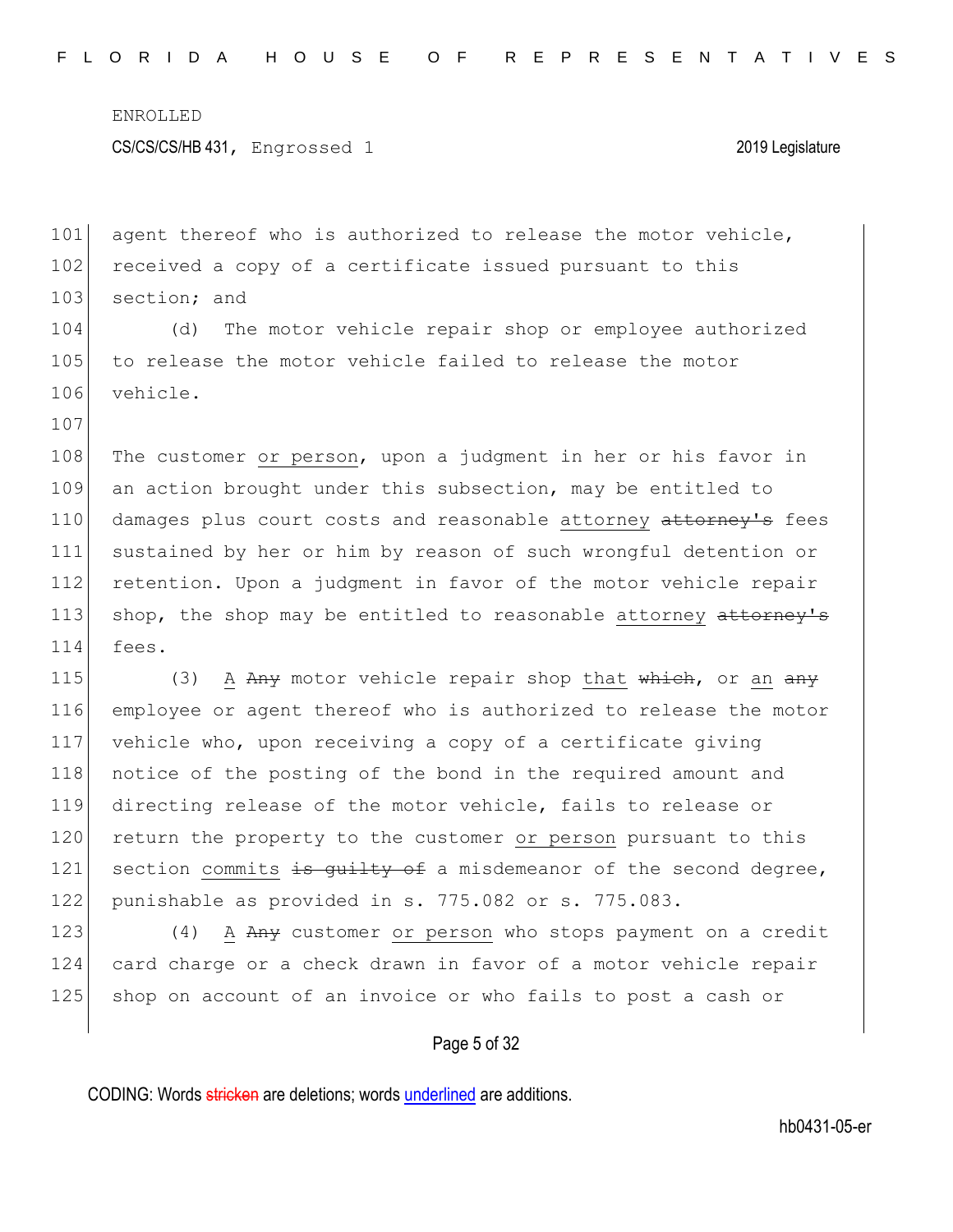CS/CS/CS/HB 431, Engrossed 1 2019 Legislature

126 surety bond pursuant to this section shall be prohibited from 127 any recourse under this section with respect to the motor 128 vehicle repair shop. 129 Section 2. Subsection (18) is added to section 559.920, 130 Florida Statutes, to read:

131 559.920 Unlawful acts and practices.-It shall be a 132 violation of this act for any motor vehicle repair shop or 133 employee thereof to:

134 (18) Violate any provision of s. 713.585.

135 Section 3. Subsections (1) through (4), (9), and (13) of 136 section 713.585, Florida Statutes, are amended, and subsections 137 (14) through (18) are added to that section, to read:

138 713.585 Enforcement of lien by sale of motor vehicle.-A 139 person claiming a lien under s. 713.58 for performing labor or 140 services on a motor vehicle may enforce such lien by sale of the 141 vehicle in accordance with the following procedures:

142 (1) The lienor or the lienor's agent must give notice of 143 the lien, by certified mail, return receipt requested, within  $7$ 144 business days, excluding Saturday and Sunday, from the beginning 145 date of the assessment of storage charges on said motor vehicle, 146 to the registered owner of the vehicle, to the customer as 147 indicated on the order for repair, and to all other persons 148 claiming an interest therein  $\frac{1}{2}$  or lien thereon, as disclosed by 149 the records of the Department of Highway Safety and Motor 150 Vehicles or as disclosed by the records of any corresponding

Page 6 of 32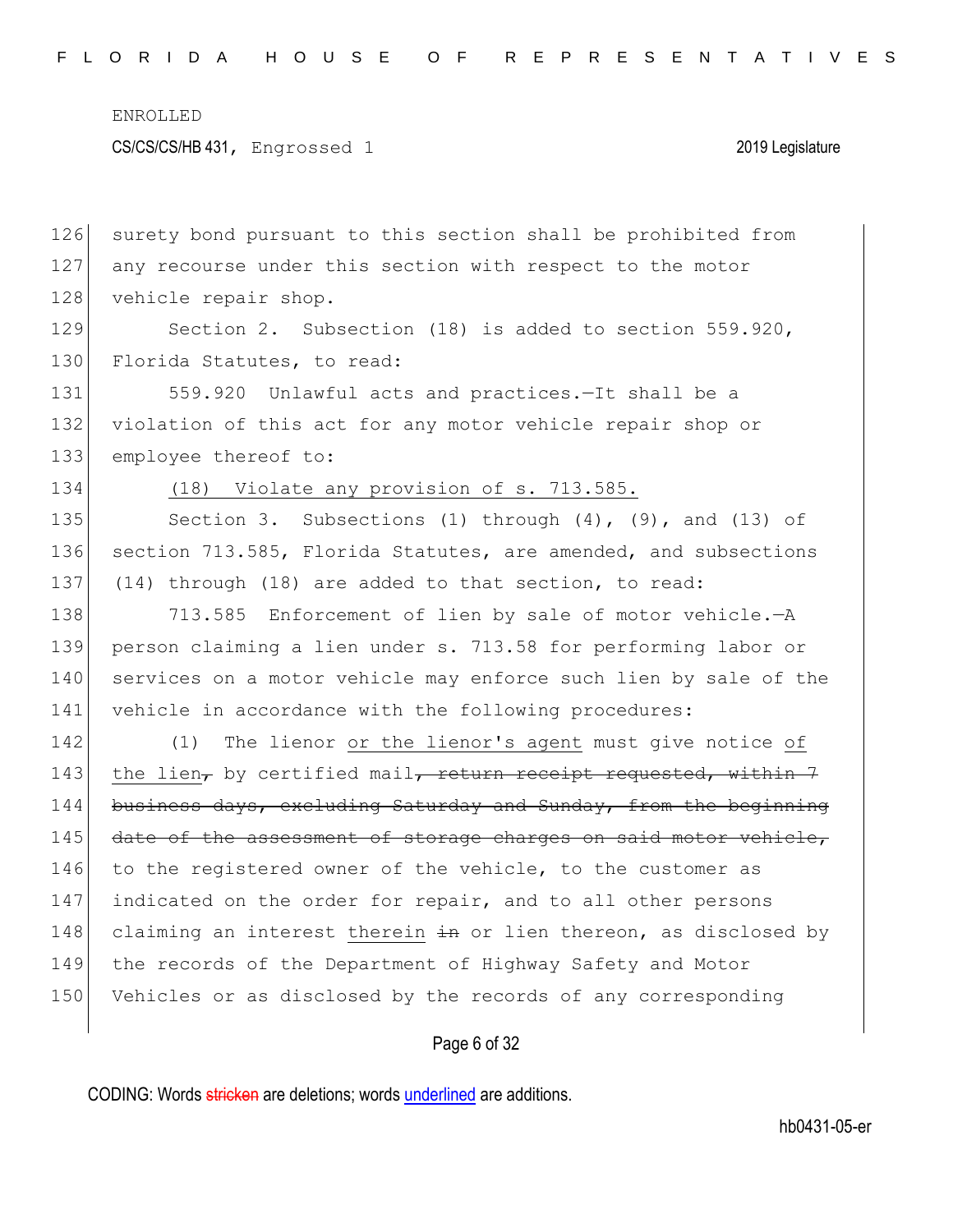151 agency of any other state in which the vehicle is identified 152 through a records check of the National Motor Vehicle Title 153 Information System or an equivalent commercially available 154 system as being the current state where the vehicle is titled. 155 Such notice must contain:

156 (a) Be sent to the registered owner, the customer, and all 157 other persons claiming an interest therein or lien thereon 158 within 7 business days, excluding Saturday and Sunday, after the 159 date on which storage charges begin to accrue on the vehicle. 160 However, in no event shall the notice of lien be sent less than 161 30 days before the sale of the motor vehicle.

162 (b) Be sent by certified mail with the last 8 digits of 163 the vehicle identification number of the motor vehicle subject 164 to the lien clearly printed in the delivery address box and on 165 the outside of the envelope sent to the registered owner, the 166 customer, and all other persons claiming an interest therein or 167 lien thereon.

168  $(c)$   $(a)$  Contain a description of the vehicle, including, at 169 minimum, its year, make, vehicle identification number, and the 170 vehicle's location.

171 (d) $(b)$  Contain the name and address of the owner of the 172 vehicle, the customer as indicated on the order for repair, and 173 any person claiming an interest therein in or lien thereon.

174 (e) $\left\langle e\right\rangle$  Contain the name, address, and telephone number of 175 the lienor.

## Page 7 of 32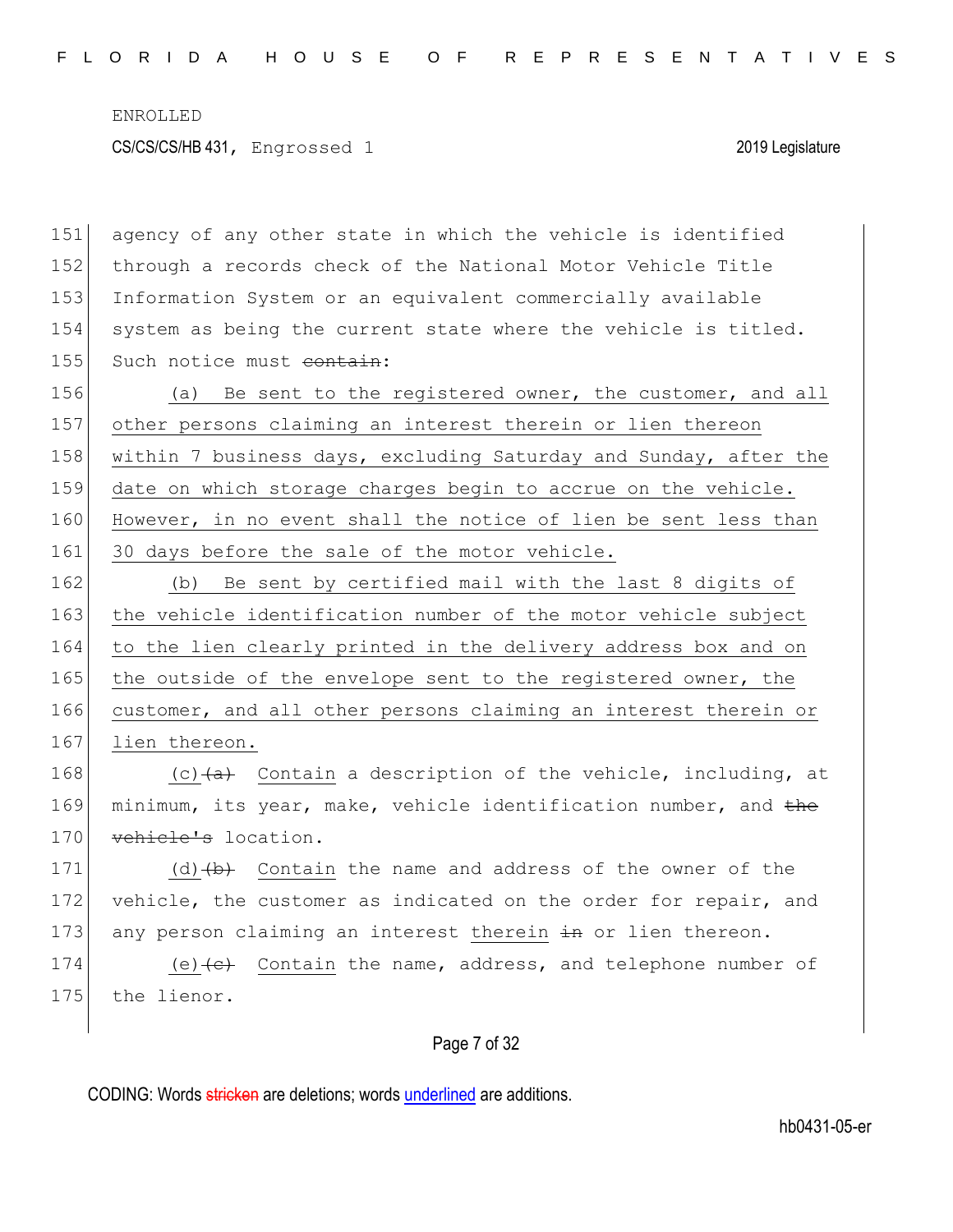176  $(f)$   $(d)$  Contain notice that the lienor claims a lien on the 177 vehicle for labor and services performed and storage charges, if 178 any, and the cash sum which, if paid to the lienor, would be 179 sufficient to redeem the vehicle from the lien claimed by the 180 lienor.

181 (g) Contain the motor vehicle repair shop's registration 182 number, owner's name, and physical address and the entity name, 183 as registered with the Department of Agriculture and Consumer 184 Services, of the business where the repair work or storage 185 occurred, which must also appear on the outside of the envelope 186 sent to the registered owner, the customer, and all other 187 persons claiming an interest in or lien on the vehicle. 188 (h) Contain the name of the person or entity that 189 authorized the labor or services on the vehicle.

190 (i) Contain an itemized statement of the amount claimed to 191 be owed to the lienor, including the date the vehicle was 192 dropped off for repairs; the date the repairs were completed; 193 the date the customer was notified of the completion of the 194 repairs; the amount due for repairs, adjustments, or 195 modifications to the vehicle; any administrative fees; and any 196 daily storage charges.

197  $(j)$  (j)  $\leftrightarrow$  Contain notice that the lien claimed by the lienor 198 is subject to enforcement pursuant to this section and that the 199 vehicle may be sold to satisfy the lien.

200 (k)  $(f)$  Contain If known, the date, time, and location of

### Page 8 of 32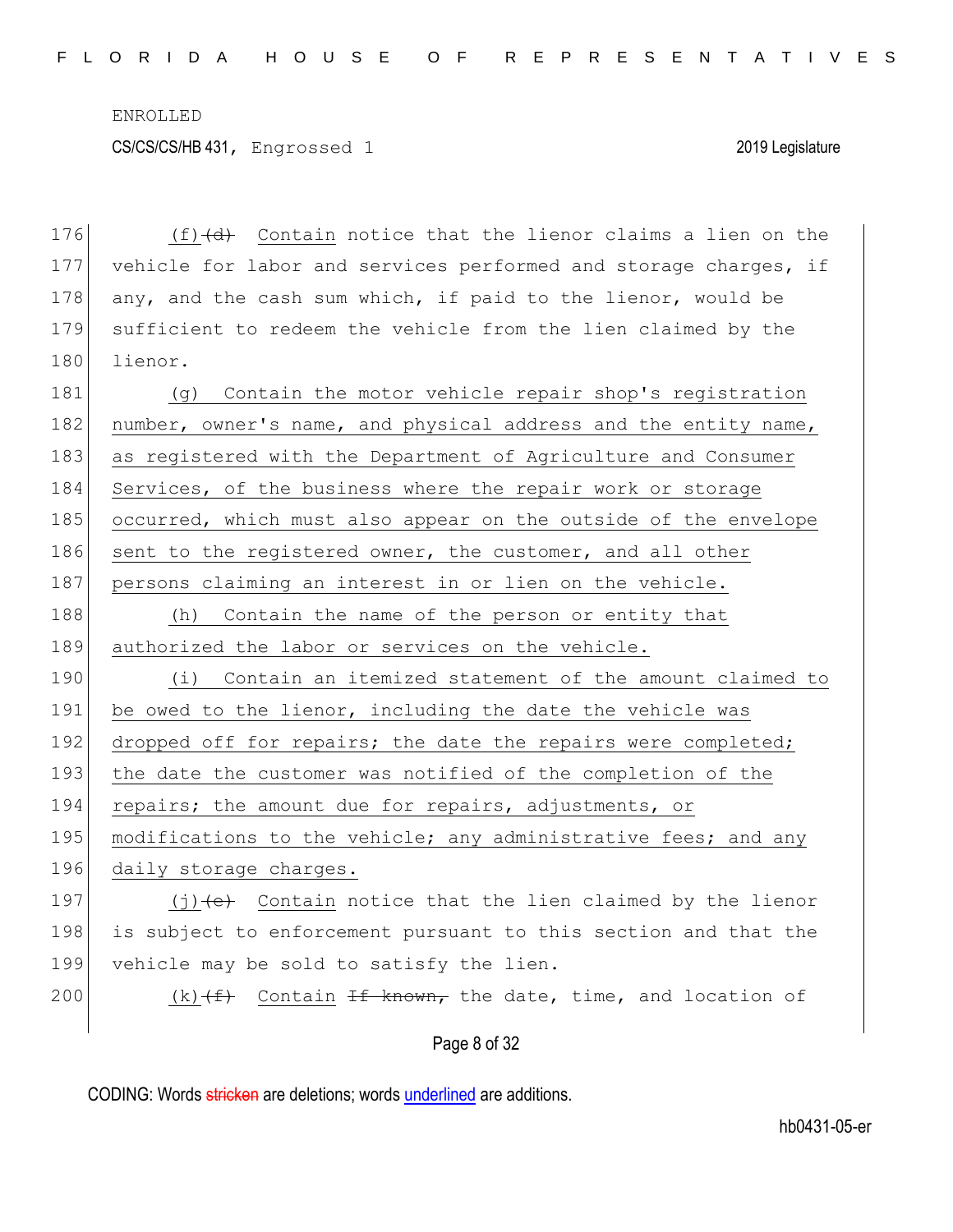CS/CS/CS/HB 431, Engrossed 1 2019 Legislature

201 any proposed or scheduled sale of the vehicle. A vehicle may not 202 be sold earlier than 60 days after completion of the repair 203 work.

204 (1) $\left(4\right)$  Contain notice that the owner of the vehicle or any 205 person claiming an interest therein  $\frac{1}{2}$  or lien thereon has a 206 right to a hearing at any time before the scheduled date of sale 207 by filing a demand for hearing with the clerk of the circuit 208 court in the county in which the vehicle is held and mailing 209 copies of the demand for hearing to all other owners and lienors 210 as reflected on the notice.

 $(m)$   $(h)$  Contain notice that the owner of the vehicle has a right to recover possession of the vehicle without instituting judicial proceedings by posting bond in accordance with s. 214 559.917.

215  $(n)$   $(i)$  Contain notice that any proceeds from the sale of 216 the vehicle remaining after payment of the amount claimed to be 217 due and owing to the lienor will be deposited with the clerk of 218 the circuit court for disposition upon court order pursuant to 219 subsection (8).

220 (o) $\left(\frac{1}{1}\right)$  Contain notice that a lienholder, if any, has the 221 right, as specified in subsection  $(5)$ , to demand a hearing or to 222 post a bond.

223 (p) Contain a statement that the lienor will make the 224 vehicle available for inspection during regular business hours 225 within 3 business days after receiving a written request to

## Page 9 of 32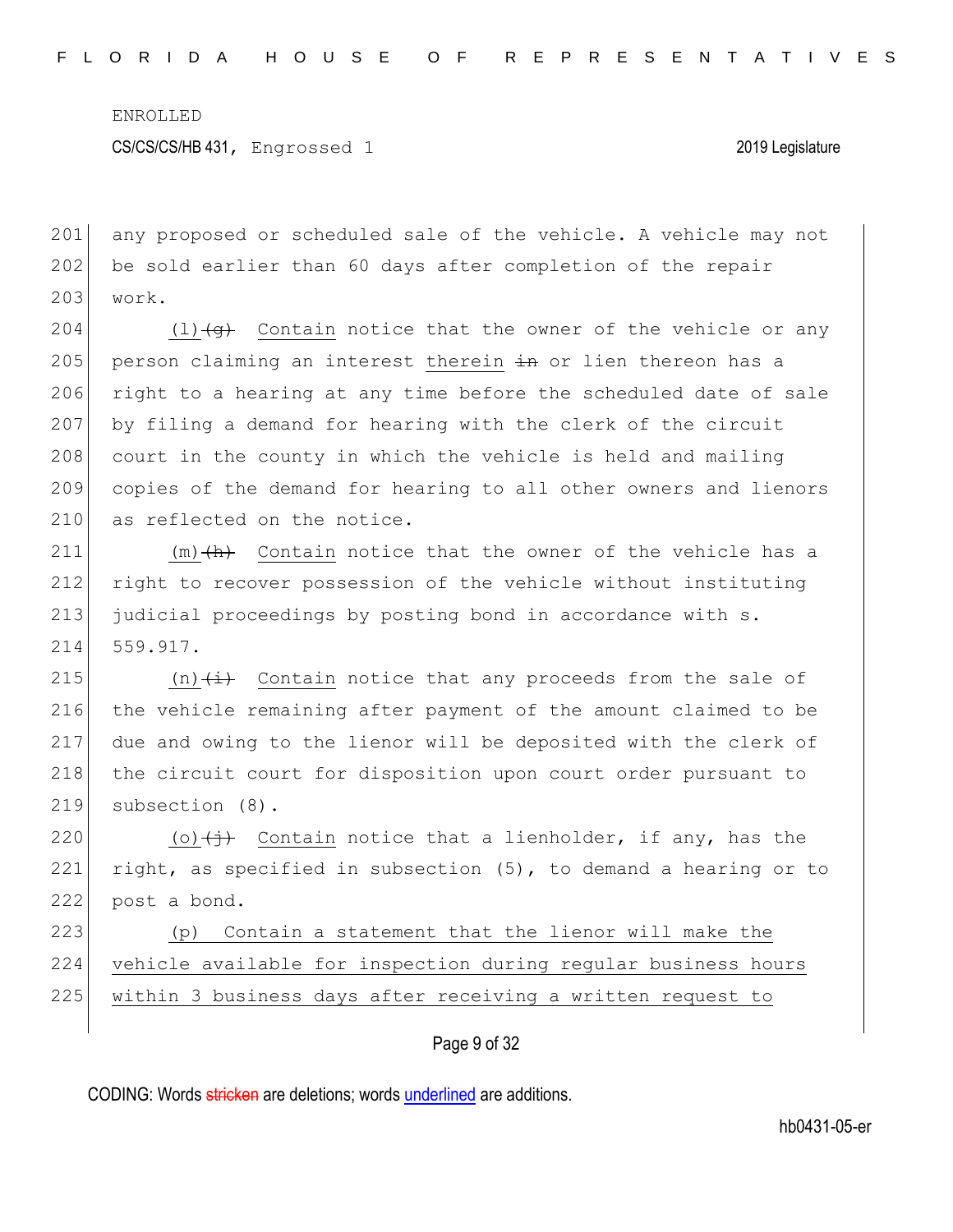CS/CS/CS/HB 431, Engrossed 1 2019 Legislature

|                      | 226 inspect the vehicle from a notice recipient, who may present |
|----------------------|------------------------------------------------------------------|
|                      | 227 either a copy of an electronic title or a paper title as     |
|                      | 228 evidence of his or her interest in and right to inspect the  |
|                      | 229 vehicle.                                                     |
| $\cap$ $\cap$ $\cap$ | $(\alpha)$ Contain the address at thigh the ushigle is phusical  |

230 (q) Contain the address at which the vehicle is physically 231 located.

232 (2) If attempts to locate the owner or lienholder are 233 unsuccessful after a check of the records of the Department of 234 Highway Safety and Motor Vehicles and any state disclosed by the 235 check of the National Motor Vehicle Title Information System or 236 an equivalent commercially available system, the lienor must 237 notify the local law enforcement agency in writing by certified 238 | mail or acknowledged hand delivery that the lienor has been 239 unable to locate the owner or lienholder, that a physical search 240 of the vehicle has disclosed no ownership information, and that 241 a good faith effort, including records checks of the Department 242 of Highway Safety and Motor Vehicles database and the National 243 Motor Vehicle Title Information System or an equivalent 244 commercially available system, has been made. A description of 245 the motor vehicle which includes the year, make, and 246 identification number must be given on the notice. This 247 notification must take place within 7 business days, excluding 248 Saturday and Sunday, after  $f$  from the beginning date on which of 249 the assessment of storage charges begin to accrue on the said 250 motor vehicle. For purposes of this subsection paragraph, the

Page 10 of 32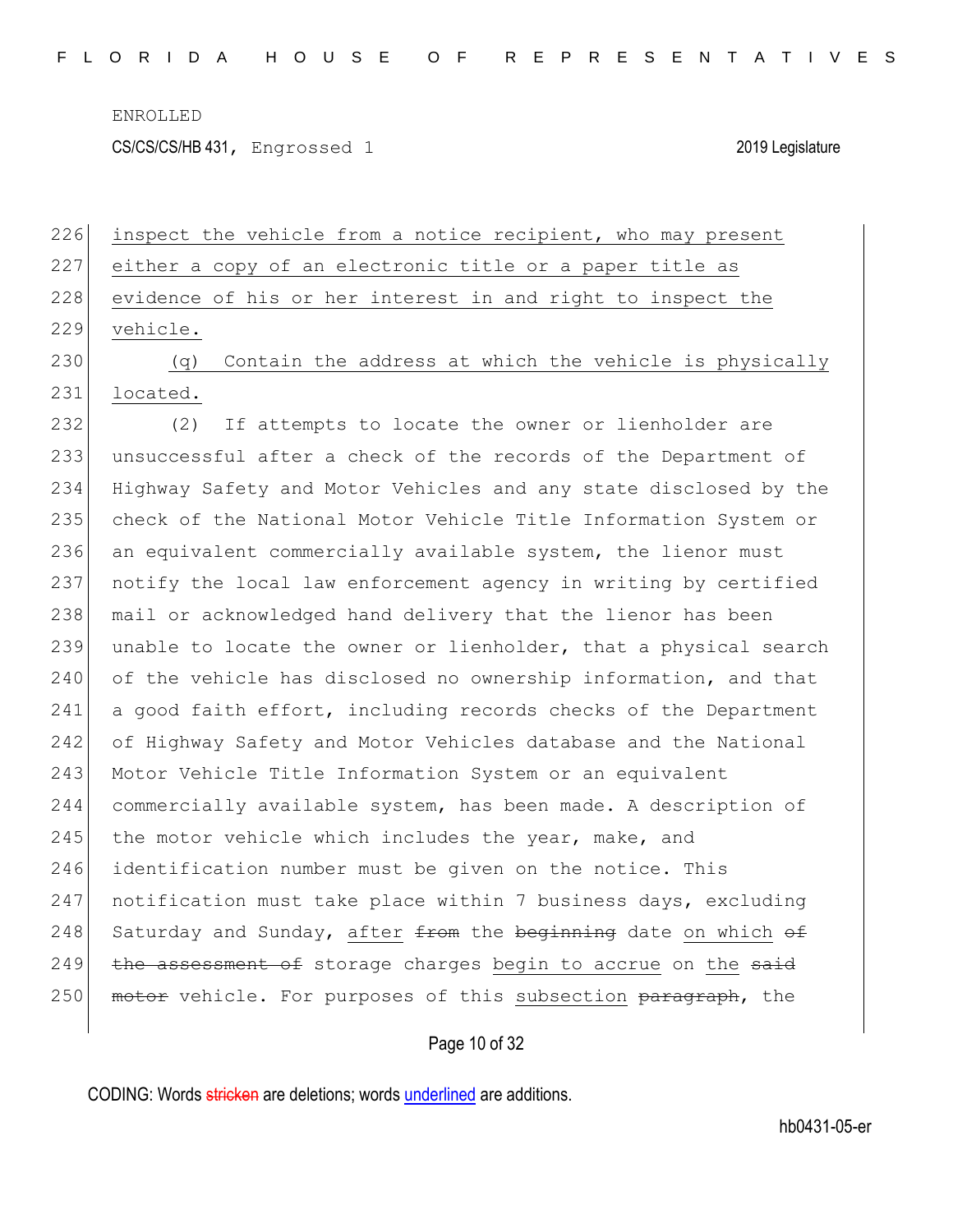CS/CS/CS/HB 431, Engrossed 1 2019 Legislature

251 term "good faith effort" means that the following checks have 252 been performed by the company to establish the prior state of 253 registration and title:

254 (a) A check of the department's <del>Department of Highway</del> 255 Safety and Motor Vehicles database for the owner and any 256 lienholder. $\div$ 

257 (b) A check of the federally mandated electronic National 258 Motor Vehicle Title Information System or an equivalent 259 commercially available system to determine the state of 260 registration when there is not a current title or registration 261 record for the vehicle on file with the department. of Highway 262 Safety and Motor Vehicles;

263 (c) A check of the vehicle for any type of tag, tag 264 record, temporary tag, or regular tag. $\div$ 

265 (d) A check of the vehicle for an inspection sticker or 266 other stickers and decals that could indicate the state of 267 possible registration.<del>; and</del>

268 (e) A check of the interior of the vehicle for any papers 269 that could be in the glove box, trunk, or other areas for the 270 state of registration.

271 (3) A vehicle may not be sold earlier than 60 days after 272 completion of the repair work. If the date of the sale was not 273 included in the notice of lien required in subsection  $(1)$ , 274 notice of the sale must be sent by certified mail at least 275 return receipt requested, not less than 15 days before the date

## Page 11 of 32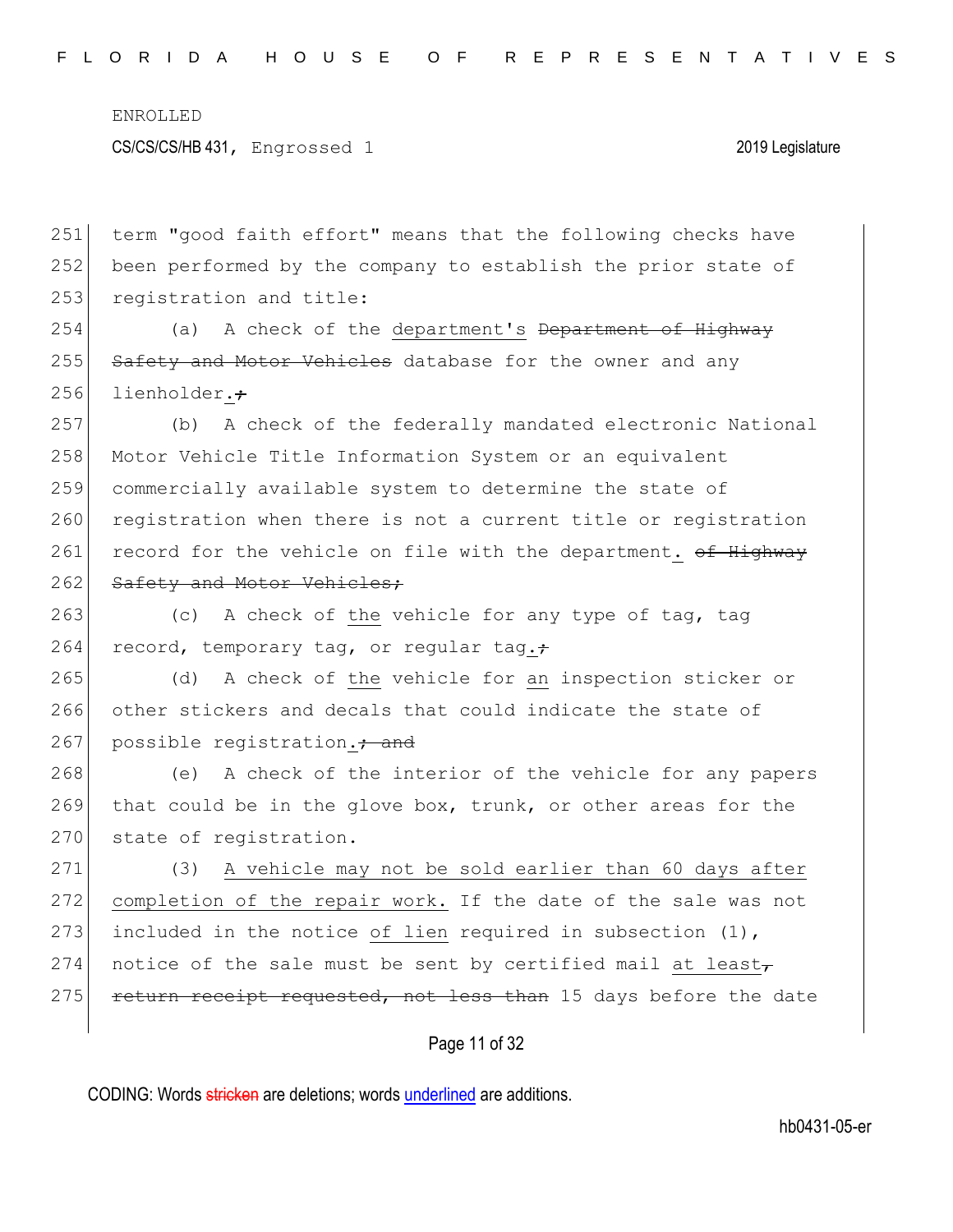276 of sale<sub>r</sub> to the customer as indicated on the order for repair<sub>r</sub> 277 and to all other persons claiming an interest in or lien on the 278 motor vehicle, as disclosed by the records of the Department of 279 Highway Safety and Motor Vehicles or of a corresponding agency 280 of any other state in which the vehicle appears to have been 281 registered after completion of a check of the National Motor 282 Vehicle Title Information System or an equivalent commercially 283 available system. Such notice must:

284 (a) Be sent by certified mail with the last 8 digits of 285 the vehicle identification number of the motor vehicle subject 286 to the sale clearly identified and printed in the delivery 287 address box and on the outside of the envelope sent to the 288 registered owner, the customer, and all other persons claiming 289 an interest therein or lien thereon.

290 (b) Contain the motor vehicle repair shop's registration 291 number, owner's name, and physical address and the entity name, 292 as registered with the Department of Agriculture and Consumer 293 Services, of the business where the repair work or storage 294 occurred, which must also appear on the outside of the envelope 295 containing the notice of sale in the return address section of 296 the envelope.

297 (4) The lienor, at least 15 days before the proposed or 298 scheduled date of sale of the vehicle, shall publish the notice 299 required by this section once in a newspaper circulated in the 300 county where the vehicle repair work was completed and where the

## Page 12 of 32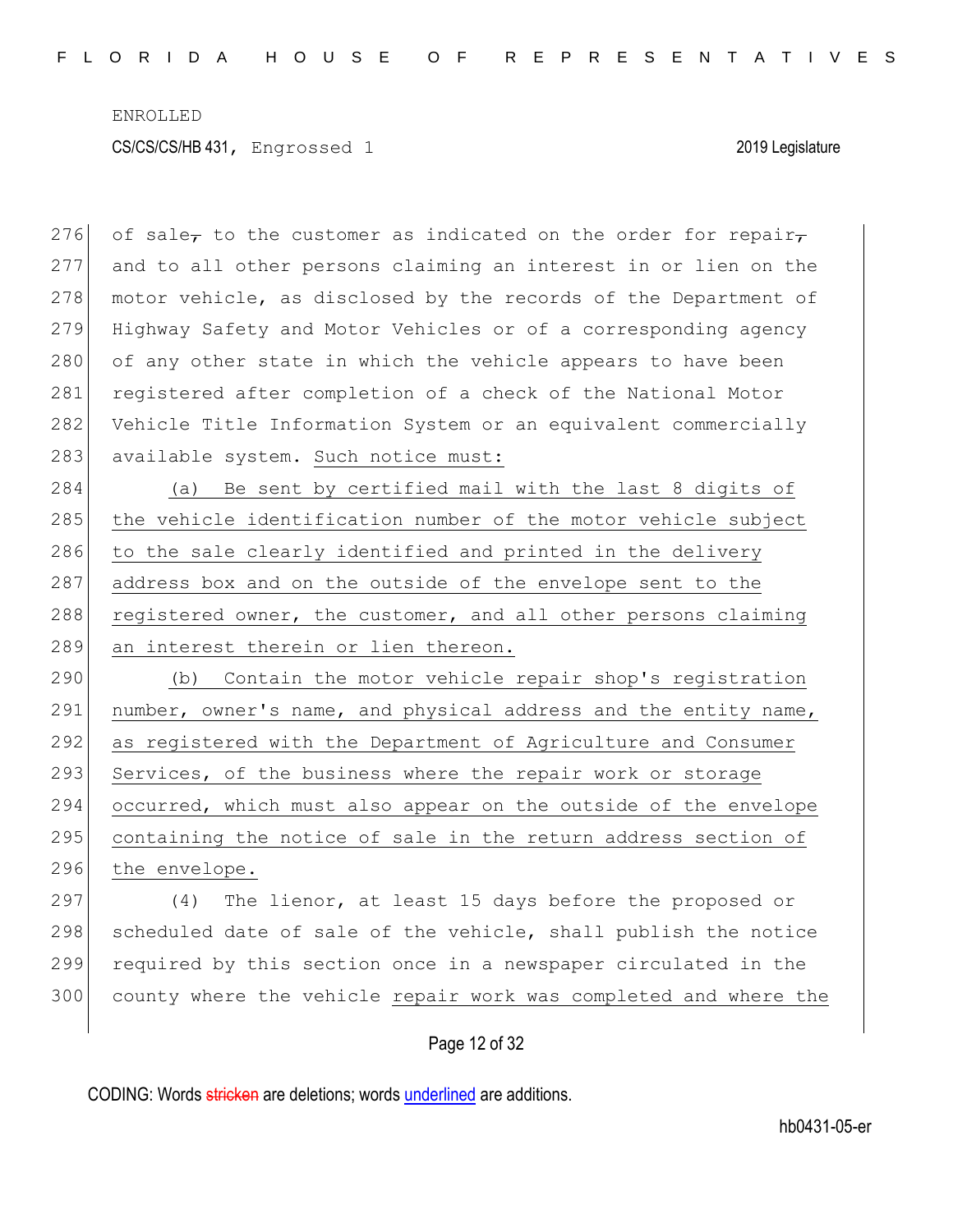301 sale is to take place held. A certificate of compliance with the 302 notification provisions of this section, which includes the 303 vehicle identification number, verified by the lienor, together with a copy of the notice of lien required by subsection (1) and the notice of sale required by subsection  $(3)$ , which must 306 include and return receipt for mailing of the notice required by this section, proof of publication, and checks of the Department of Highway Safety and Motor Vehicles and the National Motor Vehicle Title Information System or an equivalent commercially available system, must be duly and expeditiously filed with the clerk of the circuit court in the county where the vehicle is held. The lienor, at the time of filing the certificate of compliance, must pay to the clerk of that court a service charge of \$10 for indexing and recording the certificate. (9)(a) A copy of the certificate of compliance, which must include the vehicle identification number, and the report of 317 sale, certified by the clerk of the court, a copy of the notice

 of lien required by subsection (1) and the notice of sale required by subsection (3), and proof of the required check of the National Motor Vehicle Title Information System or an equivalent commercially available system shall constitute satisfactory proof for application to the Department of Highway 323 Safety and Motor Vehicles for transfer of title, together with any other proof required by any rules and regulations of the 325 department.

Page 13 of 32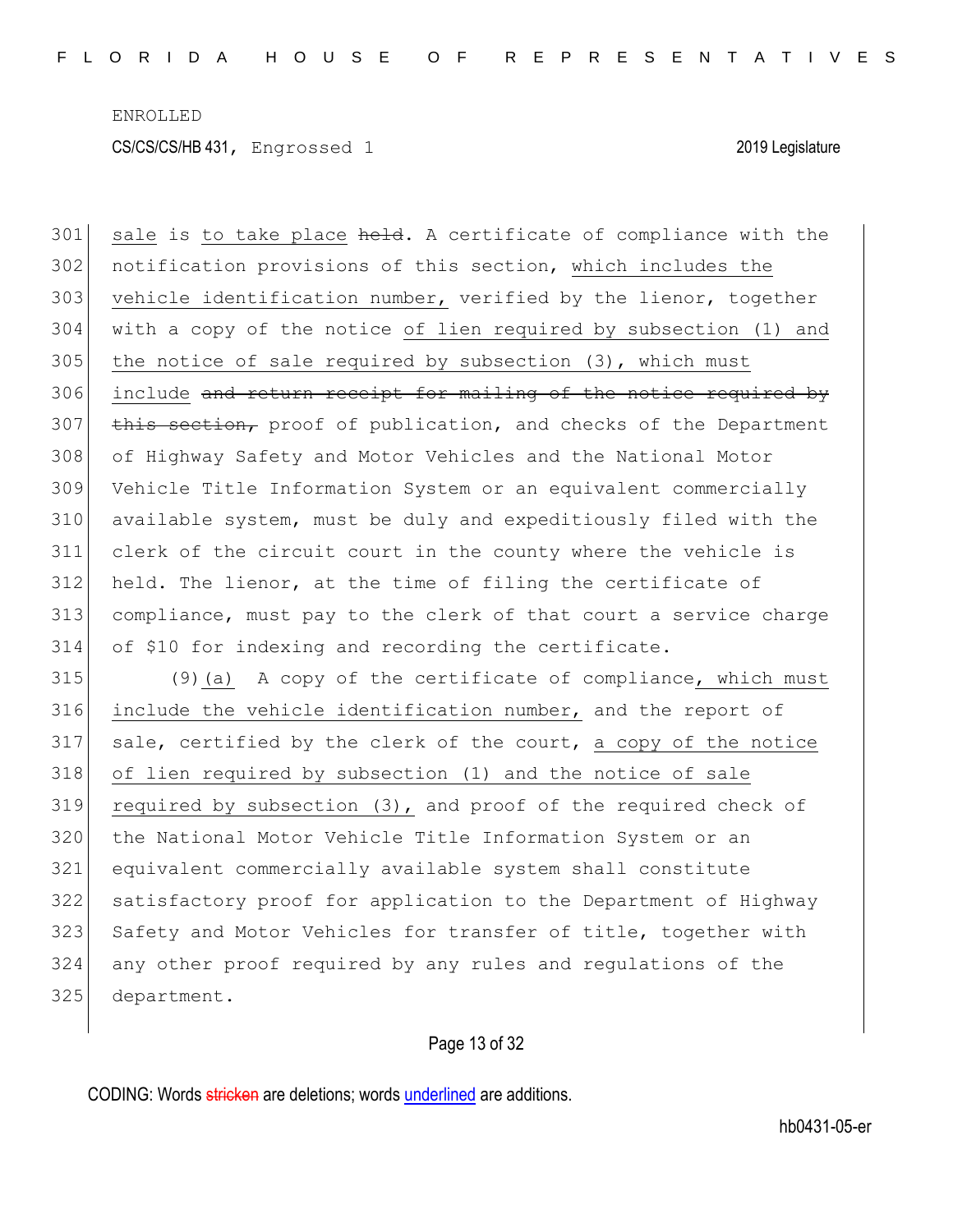CS/CS/CS/HB 431, Engrossed 1 2019 Legislature

| 326 | The Department of Highway Safety and Motor Vehicles<br>(b)       |
|-----|------------------------------------------------------------------|
| 327 | may not approve an application for transfer of title if the      |
| 328 | application fails to include a copy of the notice of lien        |
| 329 | required by subsection (1) and the notice of sale required by    |
| 330 | subsection (3). The vehicle identification number on the notice  |
| 331 | of lien must match the vehicle identification number of the      |
| 332 | vehicle that is the subject of the transfer of title.            |
| 333 | A failure to make good faith efforts as defined in<br>(13)       |
| 334 | subsection (2) precludes the imposition of any storage charges   |
| 335 | against the vehicle. If a lienor fails to provide notice to any  |
| 336 | person claiming a lien on a vehicle under subsection (1) within  |
| 337 | 7 business days after the date assessment of storage of the      |
| 338 | vehicle charges has begun, then the lienor may not charge the    |
| 339 | person is precluded from charging for more than 7 days of        |
| 340 | storage, but such failure to provide timely notice does not      |
| 341 | affect charges made for repairs, adjustments, or modifications   |
| 342 | to the vehicle or the priority of liens on the vehicle.          |
| 343 | (14) At any time before the proposed or scheduled date of        |
| 344 | sale of a vehicle, the owner, the customer, or a person claiming |
| 345 | an interest therein or lien thereon may request to inspect the   |
| 346 | vehicle. The lienor must make the vehicle available for          |
| 347 | inspection during regular business hours within 3 business days  |
| 348 | after receiving a written request to inspect the vehicle.        |
| 349 | (15) (a) A lienor or the lienor's agent may charge an            |
| 350 | administrative fee to the registered owner or a person of record |
|     |                                                                  |

Page 14 of 32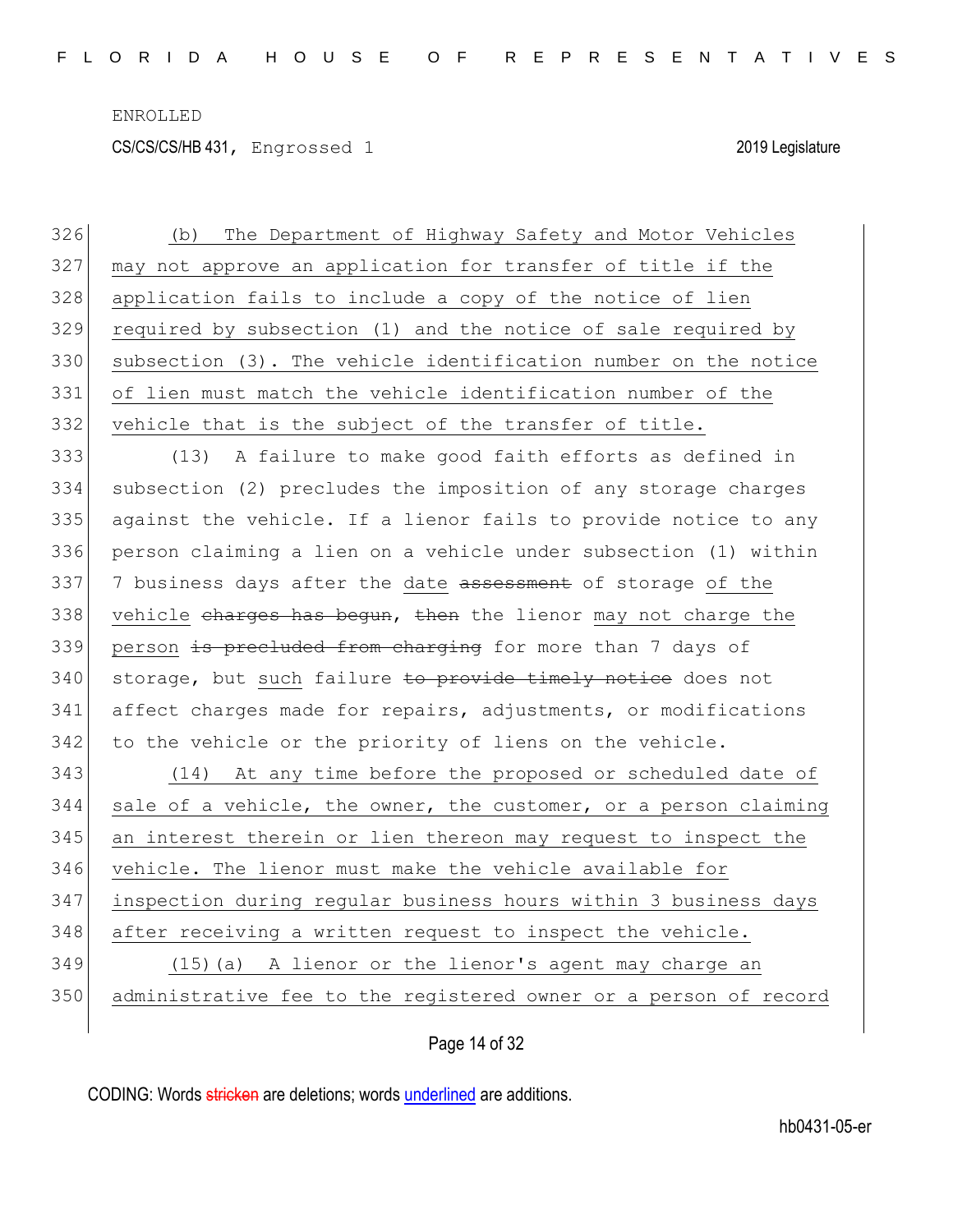| 351 | claiming a lien against the vehicle to obtain release of the     |
|-----|------------------------------------------------------------------|
| 352 | vehicle from the claim of lien imposed under this section. Such  |
| 353 | administrative fee may not exceed \$250. For purposes of this    |
| 354 | paragraph, the term "administrative fee" means a lien fee or any |
| 355 | fee imposed by the lienor or the lienor's agent for              |
| 356 | administrative costs added to the amount due for storage,        |
| 357 | repairs, adjustments, or modifications to the vehicle.           |
| 358 | (b) A lienor or the lienor's agent may not charge fees or        |
| 359 | costs, other than those authorized in this section, that exceed  |
| 360 | \$250.                                                           |
| 361 | (16) A motor vehicle repair shop, garage, automotive             |
| 362 | service facility, or storage operator must use a third-party     |
| 363 | service approved by the Department of Highway Safety and Motor   |
| 364 | Vehicles to transmit all notices required by this section. If    |
| 365 | there is no third-party service approved by the department, the  |
| 366 | motor vehicle repair shop, garage, automotive service facility,  |
| 367 | or storage operator may mail the notices and provide evidence of |
| 368 | compliance with this section upon submission of an application   |
| 369 | for certificate of title or certificate of destruction.          |
| 370 | (a) For purposes of this subsection, the term "third-party       |
| 371 | service" means a qualified business entity that, upon a request  |
| 372 | submitted through a website by a motor vehicle repair shop,      |
| 373 | garage, automotive service facility, or storage operator:        |
| 374 | 1. Accesses the National Motor Vehicle Title Information         |
| 375 | System records to obtain the last state of record of the         |
|     |                                                                  |

Page 15 of 32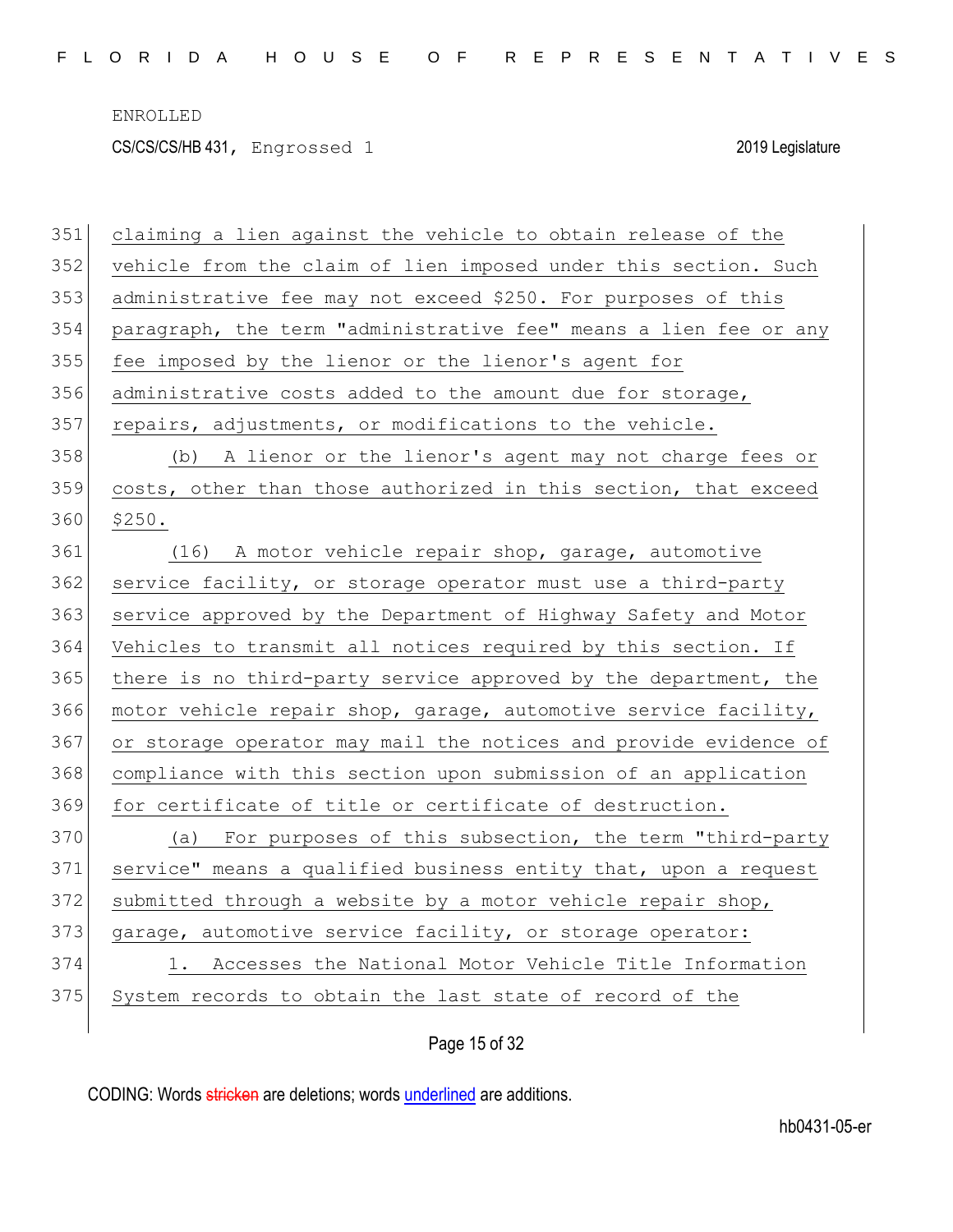CS/CS/CS/HB 431, Engrossed 1 2019 Legislature

| 376 | vehicle.                                                                                                               |
|-----|------------------------------------------------------------------------------------------------------------------------|
| 377 | Accesses the owner, lienholder, and insurer<br>2.                                                                      |
| 378 | information, as applicable, for a vehicle from the department.                                                         |
| 379 | 3.<br>Electronically generates the notices required of a                                                               |
| 380 | motor vehicle repair shop, an automotive service facility, a                                                           |
| 381 | garage, and a towing-storage operator by this section through                                                          |
| 382 | the website.                                                                                                           |
| 383 | 4. Prints and sends the notices required under this                                                                    |
| 384 | section to each owner, lienholder, and insurer of record by                                                            |
| 385 | certified mail.                                                                                                        |
| 386 | 5. Electronically returns tracking information or other                                                                |
| 387 | proof of mailing and delivery of the notices to the motor                                                              |
| 388 | vehicle repair shop, automotive service facility, garage, and                                                          |
| 389 | towing-storage operator.                                                                                               |
| 390 | 6. Electronically reports to the department, via an                                                                    |
| 391 | electronic data exchange process using a web interface, the                                                            |
| 392 | following information related to the repair and storage notices:                                                       |
| 393 | The vehicle identification number.<br>a.                                                                               |
| 394 | The license plate number.<br>b.                                                                                        |
| 395 | The name and address of the repair shop or lienor.<br>$\mathtt{C}$ .                                                   |
| 396 | The physical location of the vehicle.<br>d.                                                                            |
| 397 | The date on which the vehicle was dropped off for<br>$\mathrel{\mathop{\text{e}}\mathrel{\mathop{\text{.}}\nolimits}}$ |
| 398 | repairs.                                                                                                               |
| 399 | The date on which the repairs were completed.<br>f.                                                                    |
| 400 | The amount due for repairs and the storage amount per<br>g.                                                            |
|     |                                                                                                                        |

Page 16 of 32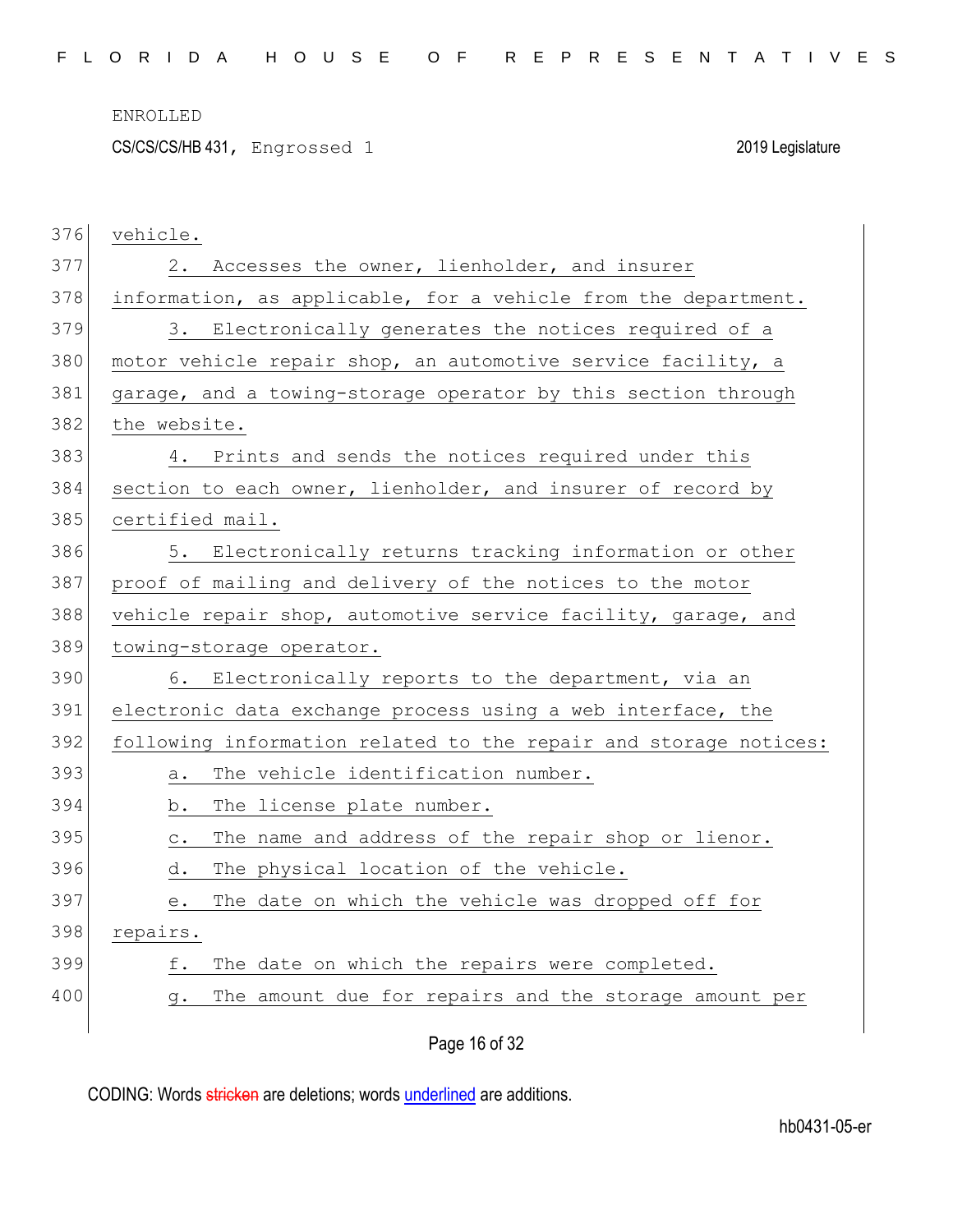CS/CS/CS/HB 431, Engrossed 1 2019 Legislature

| 401 | day.                                                             |
|-----|------------------------------------------------------------------|
| 402 | The dates on which the notice was mailed and delivered.<br>h.    |
| 403 | The date on which the owner was notified that the<br>i.          |
| 404 | repairs were completed.                                          |
| 405 | Other information required by the department.<br>$\mathbf{i}$ .  |
| 406 | A third-party service must apply to and be approved by<br>(b)    |
| 407 | the department in order to provide notices under this section.   |
| 408 | The department shall prescribe the format for the application.   |
| 409 | The department may approve the applicant as qualified to perform |
| 410 | the services provided in paragraph (a) if the applicant:         |
| 411 | Provides the department with a \$1 million bond.<br>1.           |
| 412 | $2$ .<br>Submits an acceptable internal control and data         |
| 413 | security audit (Level 2) or its equivalent performed by a        |
| 414 | licensed certified public accountant.                            |
| 415 | 3.<br>Successfully demonstrates the ability to electronically    |
| 416 | provide required data to the department via an electronic data   |
| 417 | exchange process using a web interface.                          |
| 418 | The department may deny, suspend, or revoke approval<br>(C)      |
| 419 | of a third-party service if the department determines that the   |
| 420 | third-party service has committed an act of fraud or             |
| 421 | misrepresentation related to a notice required by this section.  |
| 422 | (d) A third-party service must maintain all records              |
| 423 | related to providing notices under this section for 5 years and  |
| 424 | allow the department to inspect and copy such records upon       |
| 425 | request. The records may be maintained in an electronic format.  |
|     |                                                                  |

Page 17 of 32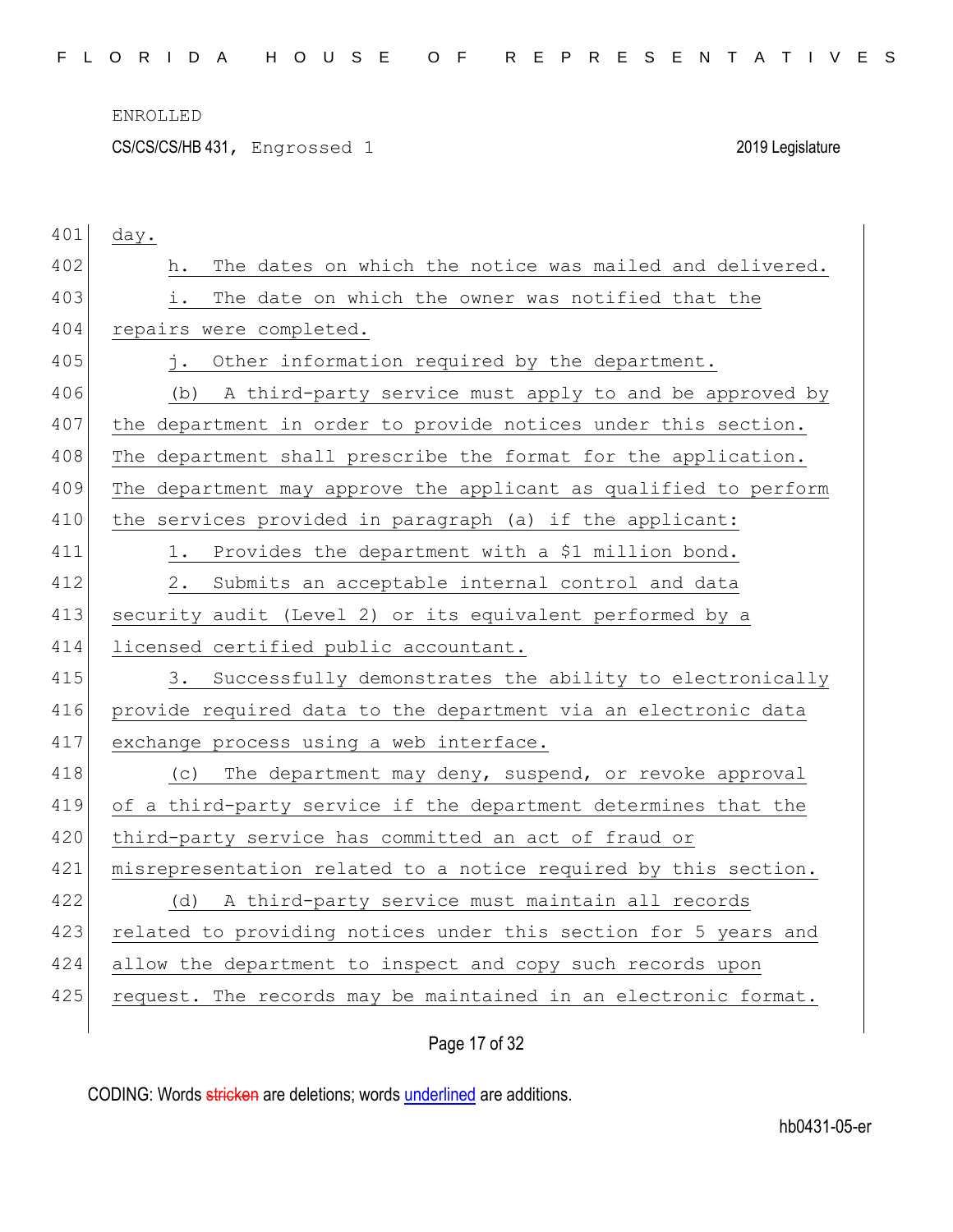CS/CS/CS/HB 431, Engrossed 1 2019 Legislature

| 426 | (e) A third-party service must annually provide the               |
|-----|-------------------------------------------------------------------|
| 427 | department with evidence that it maintains a \$1 million bond and |
| 428 | must annually submit an internal control and data security audit  |
| 429 | (Level 2) or its equivalent performed by a licensed certified     |
| 430 | public accountant to continue its approved status each year.      |
| 431 | (f) A third-party service must maintain a publicly                |
| 432 | available website that allows owners, registrants, lienholders,   |
| 433 | insurance companies, or their agents to search for notices sent   |
| 434 | pursuant to this section. The search results must exclude         |
| 435 | personal identifying information but provide the same             |
| 436 | information provided to the department.                           |
| 437 | (17) A lienor must release to the owner, lienholder, or           |
| 438 | agent thereof all of the personal property found in but not       |
| 439 | affixed to the vehicle. Upon payment of the charges owed, the     |
| 440 | lienor must release the vehicle to the paying owner, lienholder,  |
| 441 | or agent thereof.                                                 |
| 442 | (18) A lienor must accept either a copy of an electronic          |
| 443 | title or a paper title as evidence of a person's interest in a    |
| 444 | vehicle.                                                          |
| 445 | Section 4. Subsection (4), paragraphs (a) and (b) of              |
| 446 | subsection (5), and subsections (6) and (9) of section 713.78,    |
| 447 | Florida Statutes, are amended, and subsections (14) through (17)  |
| 448 | are added to that section, to read:                               |
| 449 | 713.78 Liens for recovering, towing, or storing vehicles          |
| 450 | and vessels.-                                                     |
|     |                                                                   |

# Page 18 of 32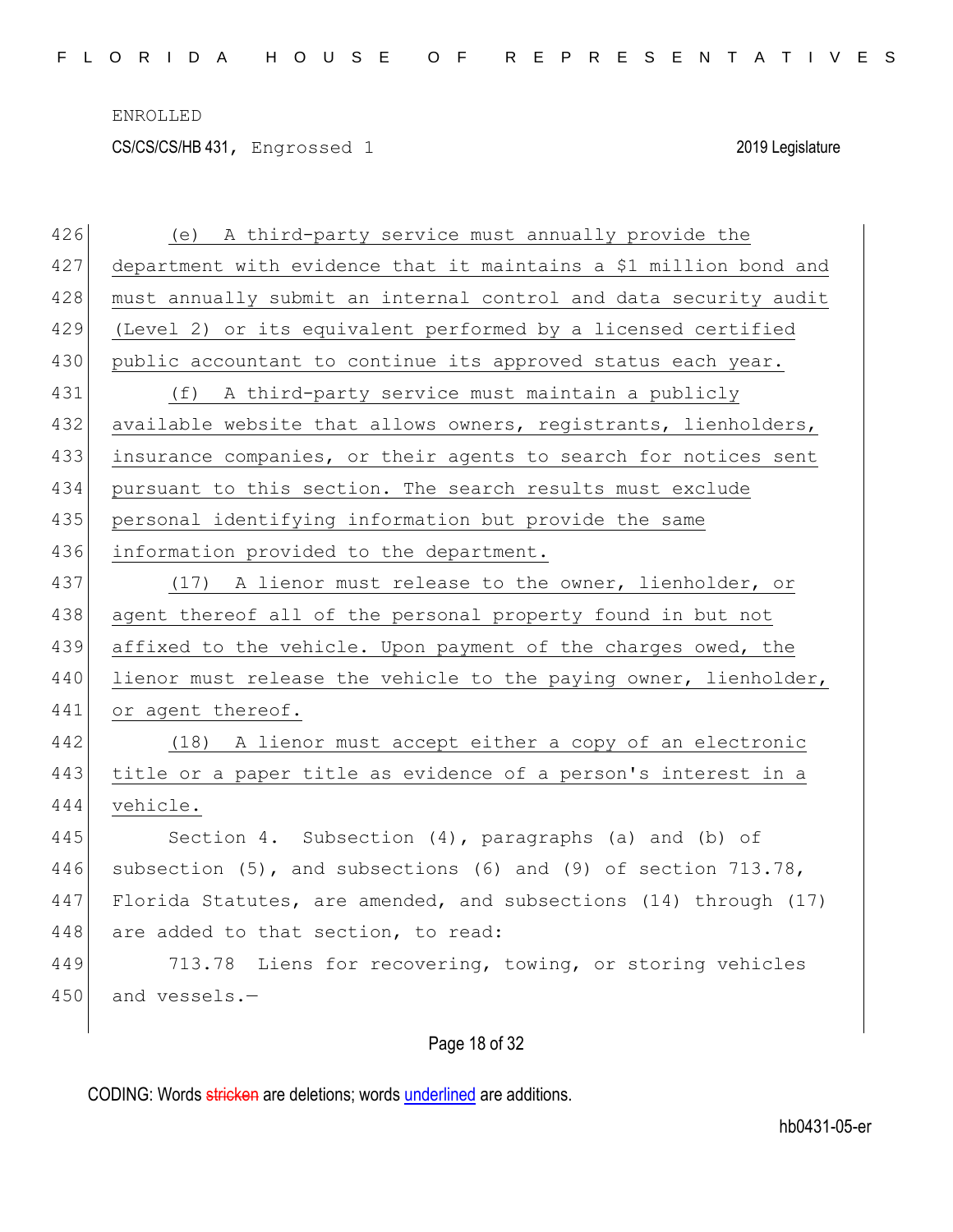451  $(4)$  (a) A Any person regularly engaged in the business of 452 recovering, towing, or storing vehicles or vessels who comes 453 into possession of a vehicle or vessel pursuant to subsection 454 (2), and who claims a lien for recovery, towing, or storage 455 services, shall give notice, by certified mail, to the 456 registered owner, the insurance company insuring the vehicle 457 notwithstanding the provisions of s. 627.736, and to all persons 458 claiming a lien thereon, as disclosed by the records in the 459 Department of Highway Safety and Motor Vehicles or as disclosed 460 by the records of any corresponding agency in any other state in 461 which the vehicle is identified through a records check of the 462 National Motor Vehicle Title Information System or an equivalent 463 commercially available system as being titled or registered.

464 (b) Whenever a any law enforcement agency authorizes the 465 removal of a vehicle or vessel or whenever a  $\frac{any}{any}$  towing service, 466 garage, repair shop, or automotive service, storage, or parking 467 place notifies the law enforcement agency of possession of a 468 vehicle or vessel pursuant to s.  $715.07(2)(a)2.$ , the law 469 enforcement agency of the jurisdiction where the vehicle or 470 vessel is stored shall contact the Department of Highway Safety 471 and Motor Vehicles, or the appropriate agency of the state of 472 registration, if known, within 24 hours through the medium of 473 electronic communications, giving the full description of the 474 vehicle or vessel. Upon receipt of the full description of the 475 vehicle or vessel, the department shall search its files to

### Page 19 of 32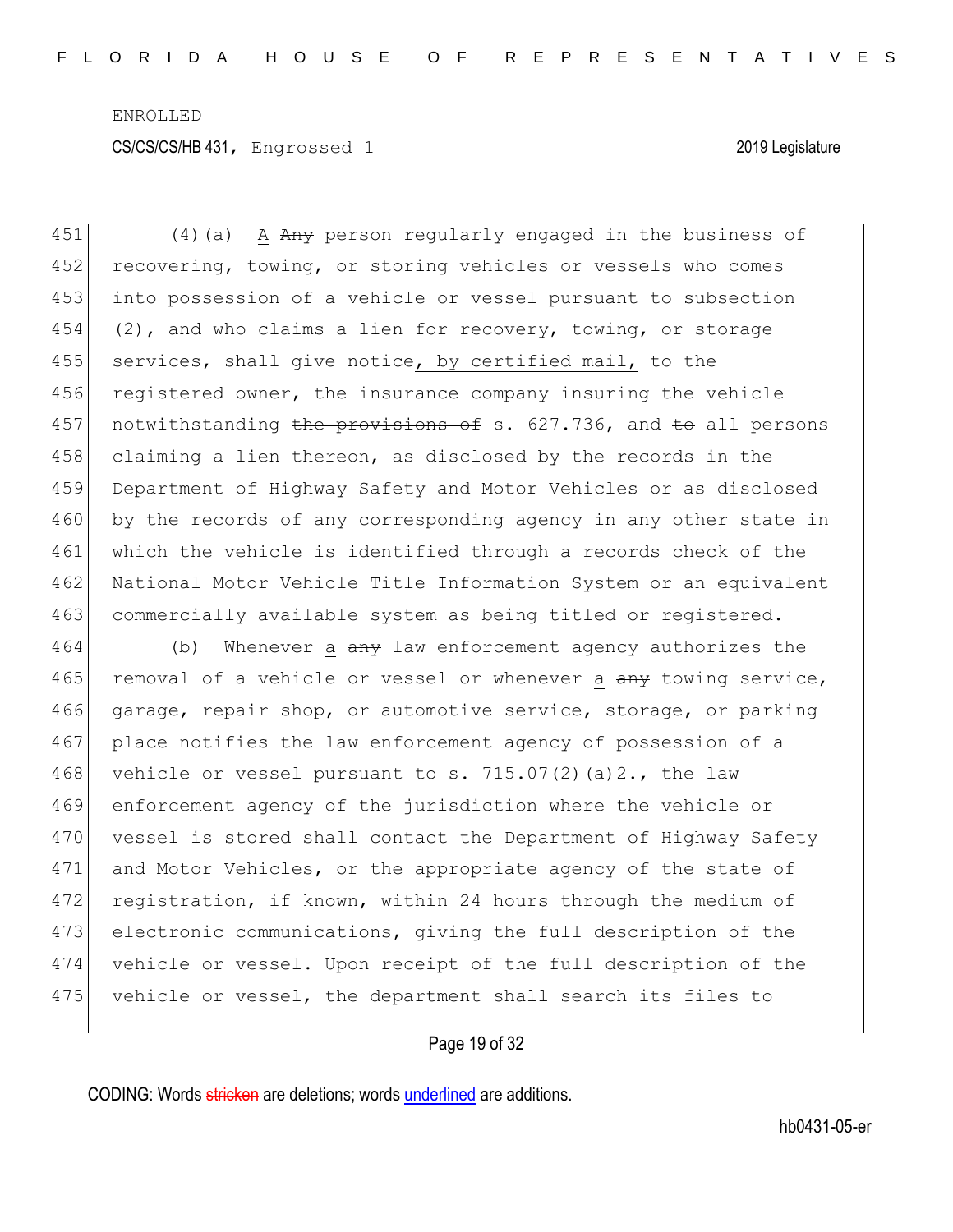476 determine the owner's name, the insurance company insuring the 477 vehicle or vessel, and whether any person has filed a lien upon 478 the vehicle or vessel as provided in s.  $319.27(2)$  and  $(3)$  and 479 notify the applicable law enforcement agency within 72 hours. 480 The person in charge of the towing service, garage, repair shop, 481 or automotive service, storage, or parking place shall obtain 482 such information from the applicable law enforcement agency 483 within 5 days after the date of storage and shall give notice 484 pursuant to paragraph (a). The department may release the 485 insurance company information to the requestor notwithstanding 486 the provisions of s. 627.736.

487 (c) The notice of lien must be sent by certified mail to 488 the registered owner, the insurance company insuring the vehicle 489 notwithstanding s. 627.736, and all other persons claiming a 490 lien thereon shall be sent within 7 business days, excluding 491 Saturday and Sunday, after the date of storage of the vehicle or 492 vessel. However, in no event shall the notice of lien be sent 493 less than 30 days before the sale of to the registered owner, 494 the insurance company insuring the vehicle notwithstanding the 495 provisions of s. 627.736, and all persons of record claiming a 496 <del>lien against</del> the vehicle or vessel. The notice must state: 497 1. If the claim of lien is for a vehicle, the last 8 498 digits of the vehicle identification number of the vehicle 499 subject to the lien, or, if the claim of lien is for a vessel, 500 the hull identification number of the vessel subject to the

# Page 20 of 32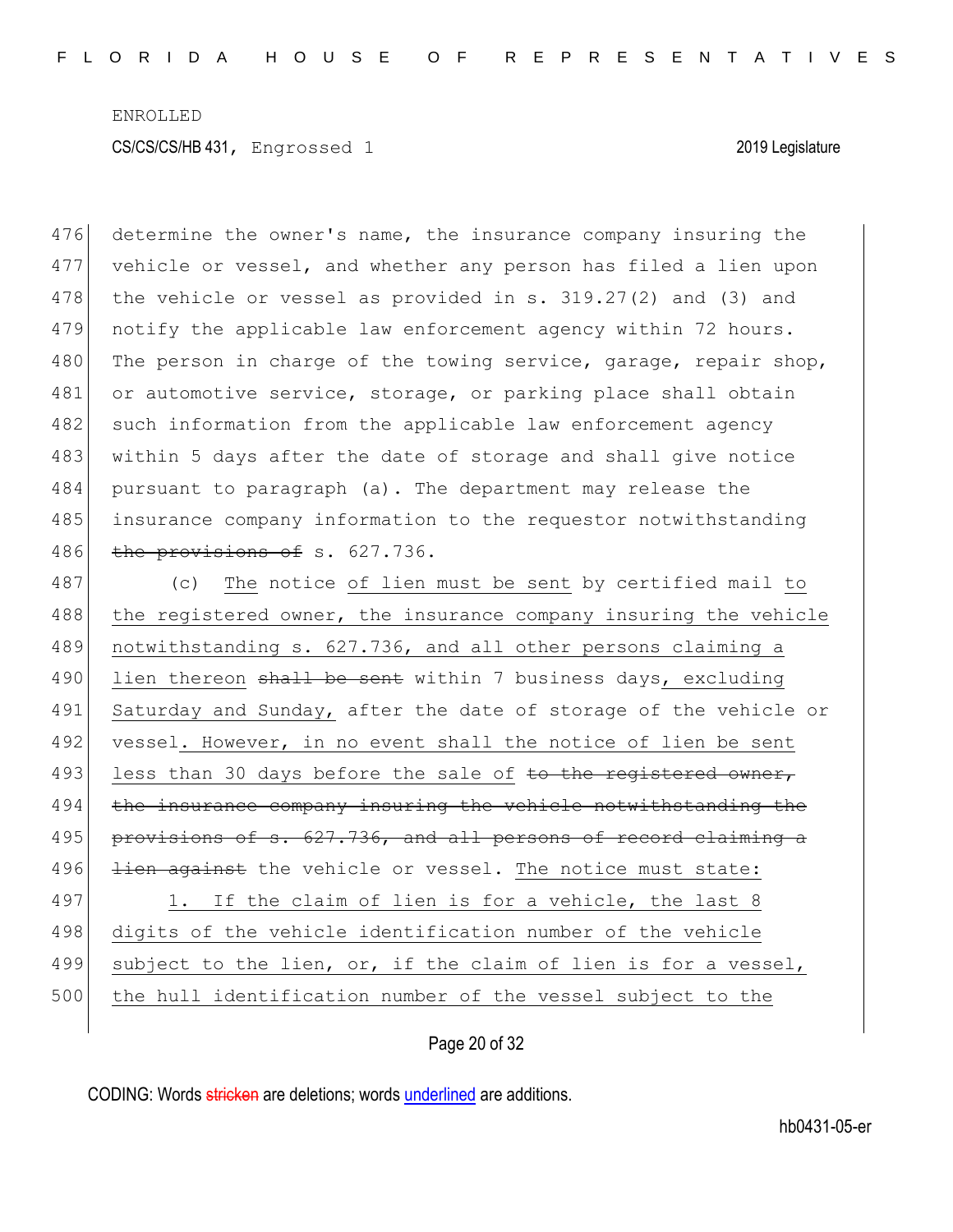CS/CS/CS/HB 431, Engrossed 1 2019 Legislature

| 501 | lien, clearly printed in the delivery address box and on the       |
|-----|--------------------------------------------------------------------|
| 502 | outside of the envelope sent to the registered owner and all       |
| 503 | other persons claiming an interest therein or lien thereon.        |
| 504 | The name, physical address, and telephone number of the<br>2.      |
| 505 | lienor, and the entity name, as registered with the Division of    |
| 506 | Corporations, of the business where the towing and storage         |
| 507 | occurred, which must also appear on the outside of the envelope    |
| 508 | sent to the registered owner and all other persons claiming an     |
| 509 | interest in or lien on the vehicle or vessel.                      |
| 510 | It shall state The fact of possession of the vehicle or<br>3.      |
| 511 | vessel.                                                            |
| 512 | The name of the person or entity that authorized the<br>4.         |
| 513 | lienor to take possession of the vehicle or vessel. $\tau$         |
| 514 | That a lien as provided in subsection (2) is claimed. $\tau$<br>5. |
| 515 | That charges have accrued and include an itemized<br>6.            |
| 516 | statement of the amount thereof. $\tau$                            |
| 517 | That the lien is subject to enforcement under pursuant<br>7.       |
| 518 | to law, and that the owner or lienholder, if any, has the right    |
| 519 | to a hearing as set forth in subsection $(5)$ ., and               |
| 520 | That any vehicle or vessel that which remains<br>8.                |
| 521 | unclaimed, or for which the charges for recovery, towing, or       |
| 522 | storage services remain unpaid, may be sold free of all prior      |
| 523 | liens after 35 days after the vehicle or vessel is stored by the   |
| 524 | lienor if the vehicle or vessel is more than 3 years of age or     |
| 525 | after 50 days after the vehicle or vessel is stored by the         |
|     |                                                                    |

# Page 21 of 32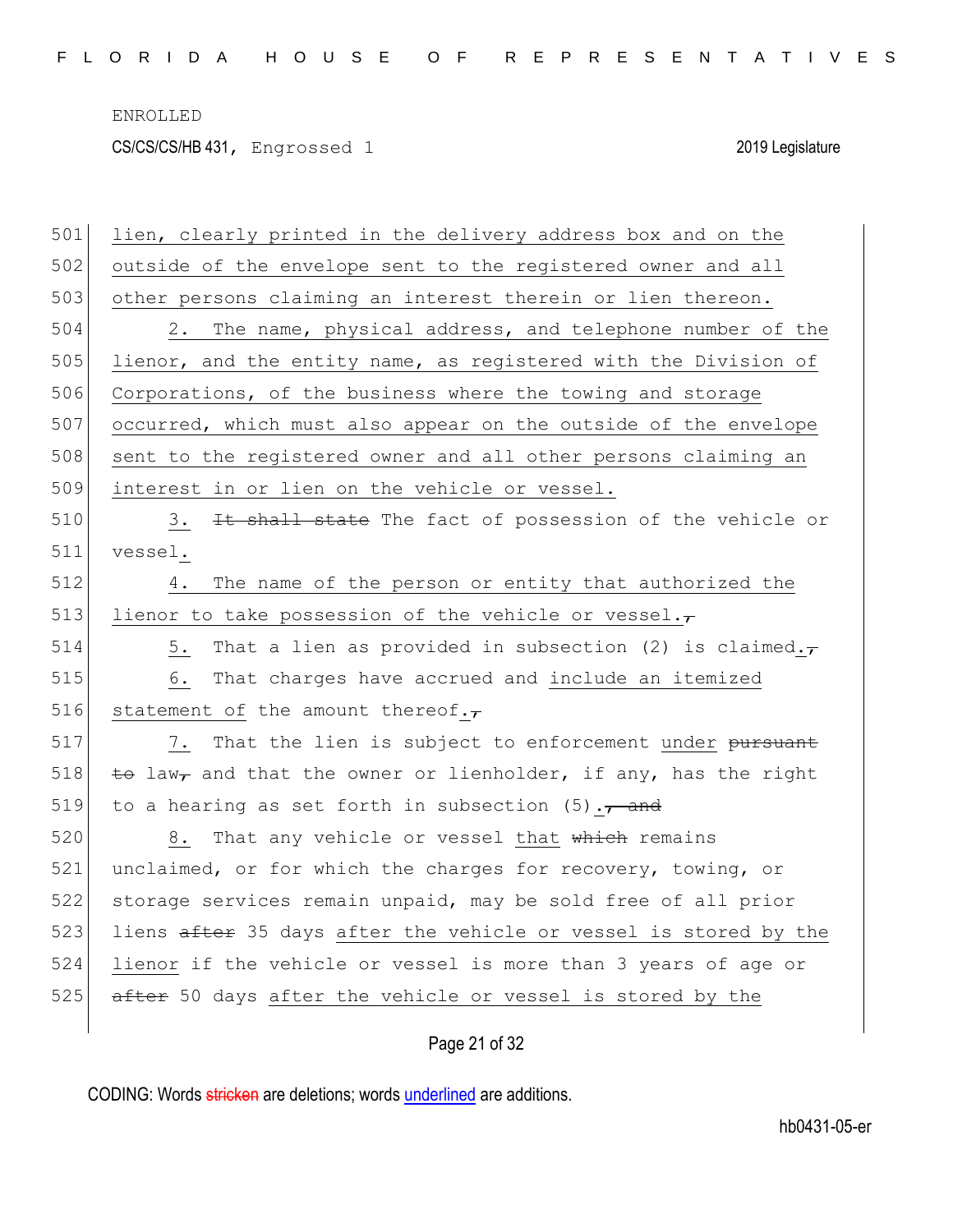CS/CS/CS/HB 431, Engrossed 1 2019 Legislature

526 lienor if the vehicle or vessel is 3 years of age or less. 527 9. The address at which the vehicle or vessel is 528 physically located. 529 (d) The notice of lien may not be sent to the registered 530 owner, the insurance company insuring the vehicle or vessel, and 531 all other persons claiming a lien thereon less than 30 days 532 before the sale of the vehicle or vessel. 533 (e) $\frac{d}{dt}$  If attempts to locate the name and address of the 534 owner or lienholder prove unsuccessful, the towing-storage 535 operator shall, after 7 business working days, excluding 536 Saturday and Sunday, after of the initial tow or storage, notify 537 the public agency of jurisdiction where the vehicle or vessel is 538 stored in writing by certified mail or acknowledged hand 539 delivery that the towing-storage company has been unable to 540 locate the name and address of the owner or lienholder and a 541 physical search of the vehicle or vessel has disclosed no 542 ownership information and a good faith effort has been made, 543 including records checks of the Department of Highway Safety and 544 Motor Vehicles database and the National Motor Vehicle Title 545 Information System or an equivalent commercially available 546 system. For purposes of this paragraph and subsection (9), the 547 term "good faith effort" means that the following checks have 548 been performed by the company to establish the prior state of 549 registration and for title: 550 1. A check of the department's Department of Highway

# Page 22 of 32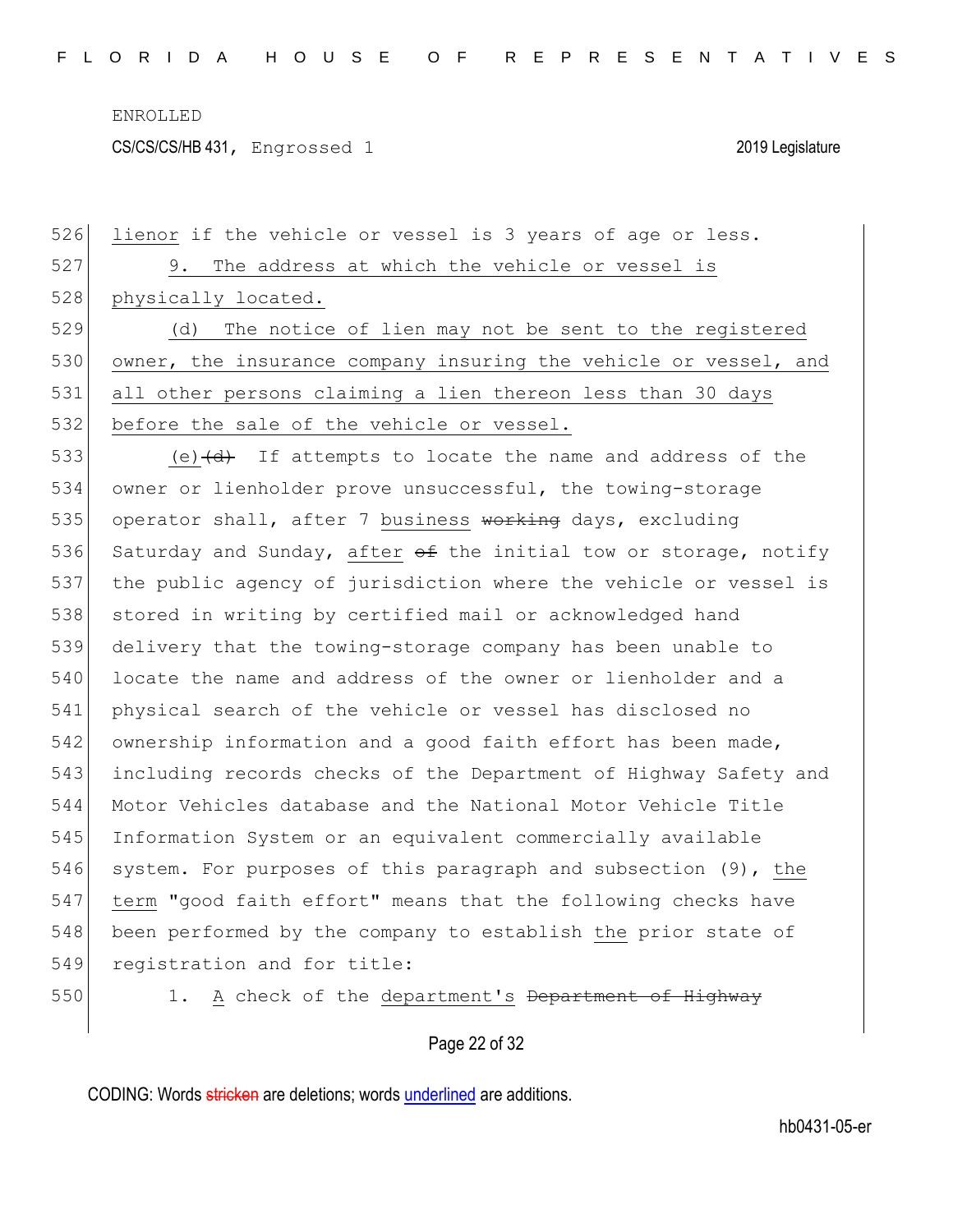CS/CS/CS/HB 431, Engrossed 1 2019 Legislature

Page 23 of 32 551 Safety and Motor Vehicles database for the owner and any 552 lienholder. 553 2. A check of the electronic National Motor Vehicle Title 554 Information System or an equivalent commercially available 555 system to determine the state of registration when there is not 556 a current registration record for the vehicle or vessel on file 557 with the department of Highway Safety and Motor Vehicles. 558 3. A check of the vehicle or vessel for any type of tag, 559 tag record, temporary tag, or regular tag. 560 4. A check of the law enforcement report for a tag number 561 or other information identifying the vehicle or vessel, if the 562 vehicle or vessel was towed at the request of a law enforcement 563 officer. 564 5. A check of the trip sheet or tow ticket of the tow 565 truck operator to determine whether see if a tag was on the 566 vehicle or vessel at the beginning of the tow, if a private tow. 567 6. If there is no address of the owner on the impound 568 report, a check of the law enforcement report to determine 569 whether see if an out-of-state address is indicated from driver 570 license information. 571 7. A check of the vehicle or vessel for an inspection 572 sticker or other stickers and decals that may indicate a state 573 of possible registration. 574 8. A check of the interior of the vehicle or vessel for 575 any papers that may be in the glove box, trunk, or other areas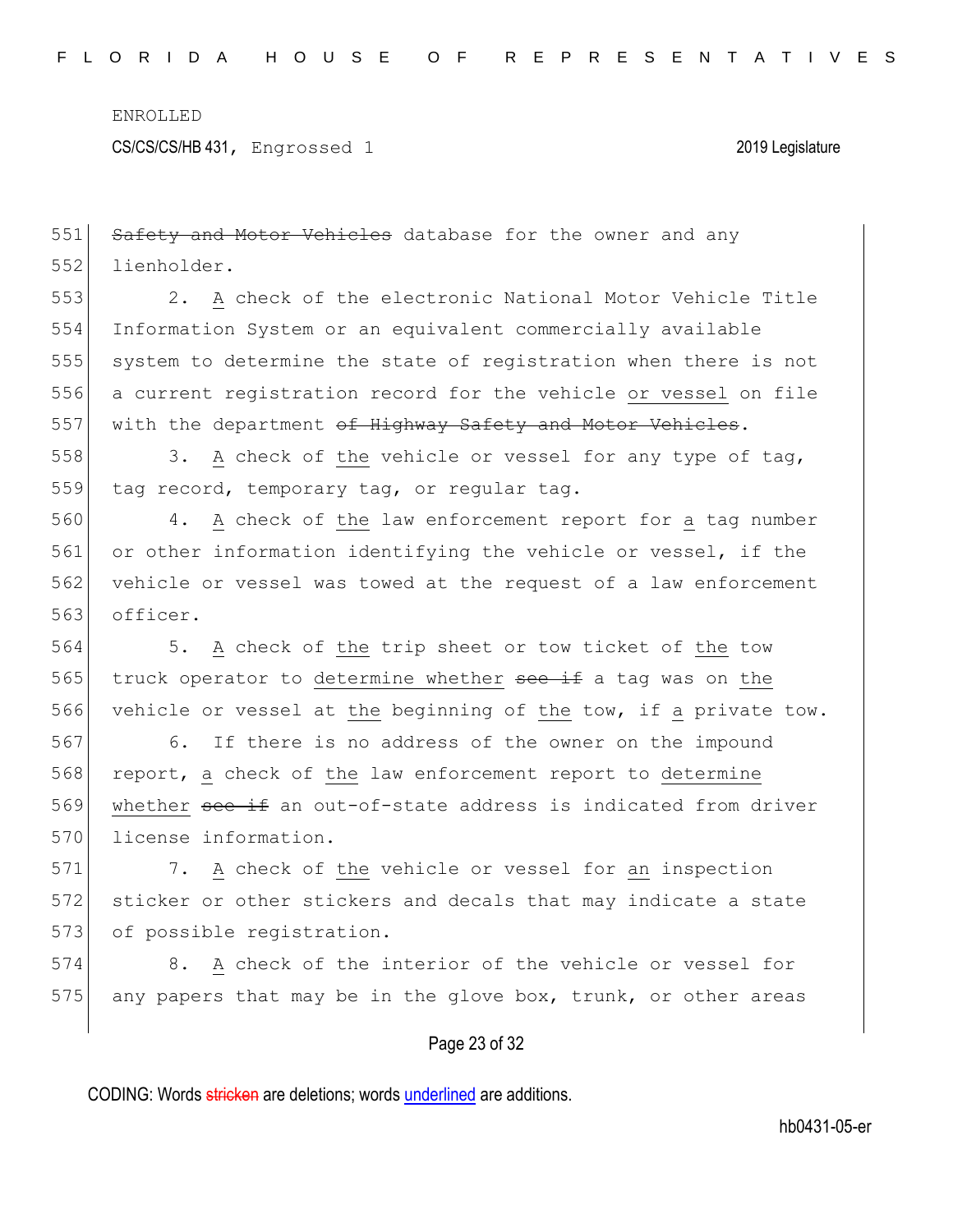CS/CS/CS/HB 431, Engrossed 1 2019 Legislature

576 for a state of registration.

577 9. A check of the vehicle for a vehicle identification 578 number.

579 10. A check of the vessel for a vessel registration 580 number.

581 11. A check of the vessel hull for a hull identification number which should be carved, burned, stamped, embossed, or otherwise permanently affixed to the outboard side of the 584 transom or, if there is no transom, to the outmost seaboard side at the end of the hull that bears the rudder or other steering mechanism.

587 (5) (a) The owner of a vehicle or vessel removed pursuant 588 to the provisions of subsection  $(2)$ , or any person claiming a 589 lien, other than the towing-storage operator, within 10 days 590 after the time she or he has knowledge of the location of the 591 vehicle or vessel, may file a complaint in the county court of 592 the county in which the vehicle or vessel is stored to determine 593 whether  $\pm$  f her or his property was wrongfully taken or withheld 594 <del>from her or him</del>.

595 (b) At any time before the sale of the vehicle or vessel 596 Upon filing of a complaint, an owner or lienholder may have her 597 or his vehicle or vessel released upon posting with the court a 598 cash or surety bond or other adequate security equal to the 599 amount of the charges for towing or storage and lot rental 600 amount to ensure the payment of such charges in the event she or

### Page 24 of 32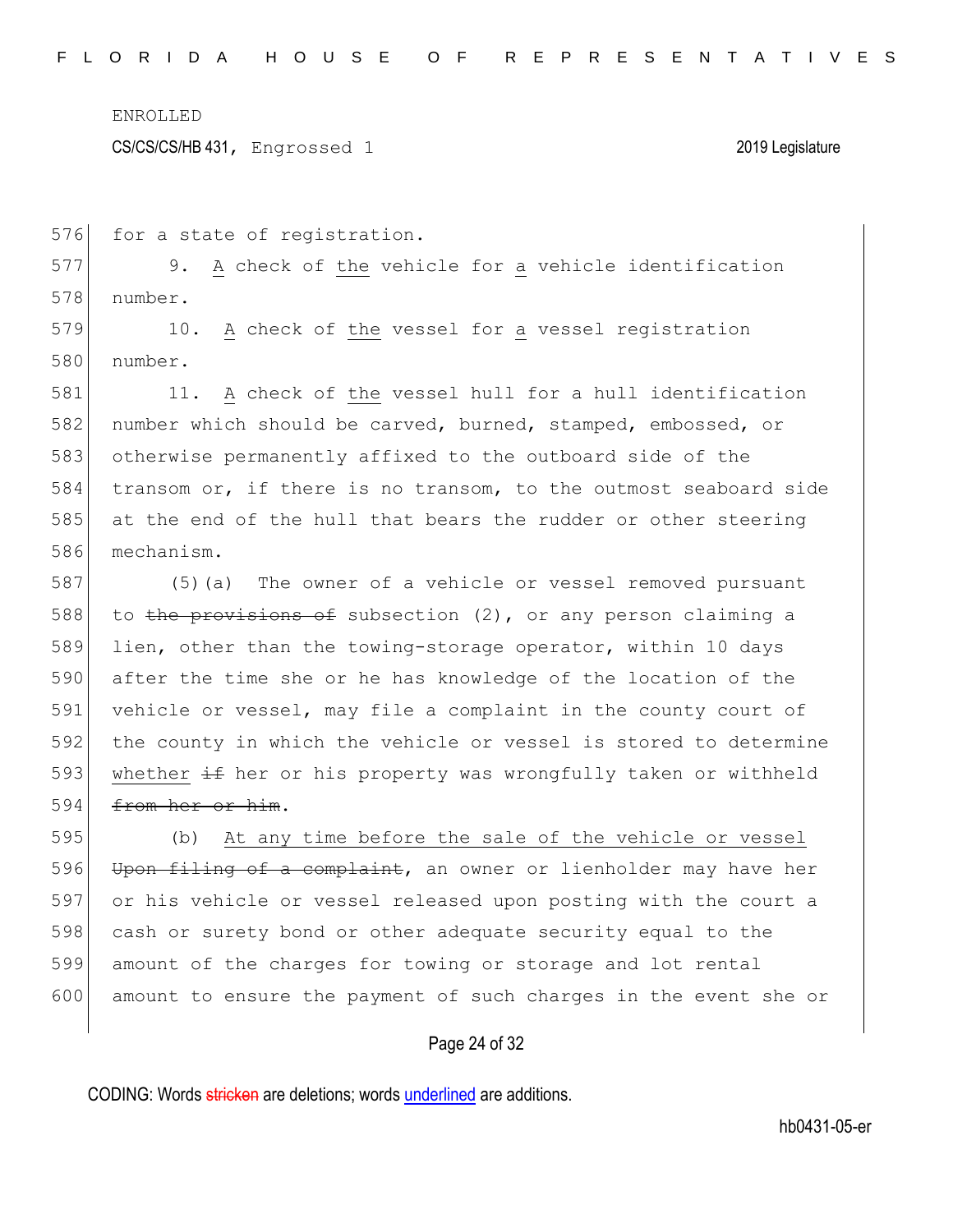601 he does not prevail. Upon the posting of the bond and the 602 payment of the applicable fee set forth in s. 28.24, the clerk of the court shall issue a certificate notifying the lienor of the posting of the bond and directing the lienor to release the 605 vehicle or vessel. At the time of such release, after reasonable inspection, she or he shall give a receipt to the towing-storage company reciting any claims she or he has for loss or damage to the vehicle or vessel or the contents thereof.

609 (6) A Any vehicle or vessel that which is stored pursuant 610 to subsection (2) and which remains unclaimed, or for which 611 reasonable charges for recovery, towing, or storing remain 612 unpaid, and any contents not released pursuant to subsection 613 (10), may be sold by the owner or operator of the storage space 614 for such towing or storage charge  $a$ fter 35 days after from the 615  $t$  time the vehicle or vessel is stored by the lienor therein if 616 the vehicle or vessel is more than 3 years of age or  $after 50$ 617 days after  $f$  to  $h$  and the time the vehicle or vessel is stored by 618 the lienor therein if the vehicle or vessel is 3 years of age or 619 less. The sale shall be at public sale for cash. If the date of 620 the sale was not included in the notice required in subsection 621 (4), notice of the sale shall be given to the person in whose 622 name the vehicle or vessel is registered and to all persons 623 claiming a lien on the vehicle or vessel as shown on the records 624 of the Department of Highway Safety and Motor Vehicles or of any 625 corresponding agency in any other state in which the vehicle is

## Page 25 of 32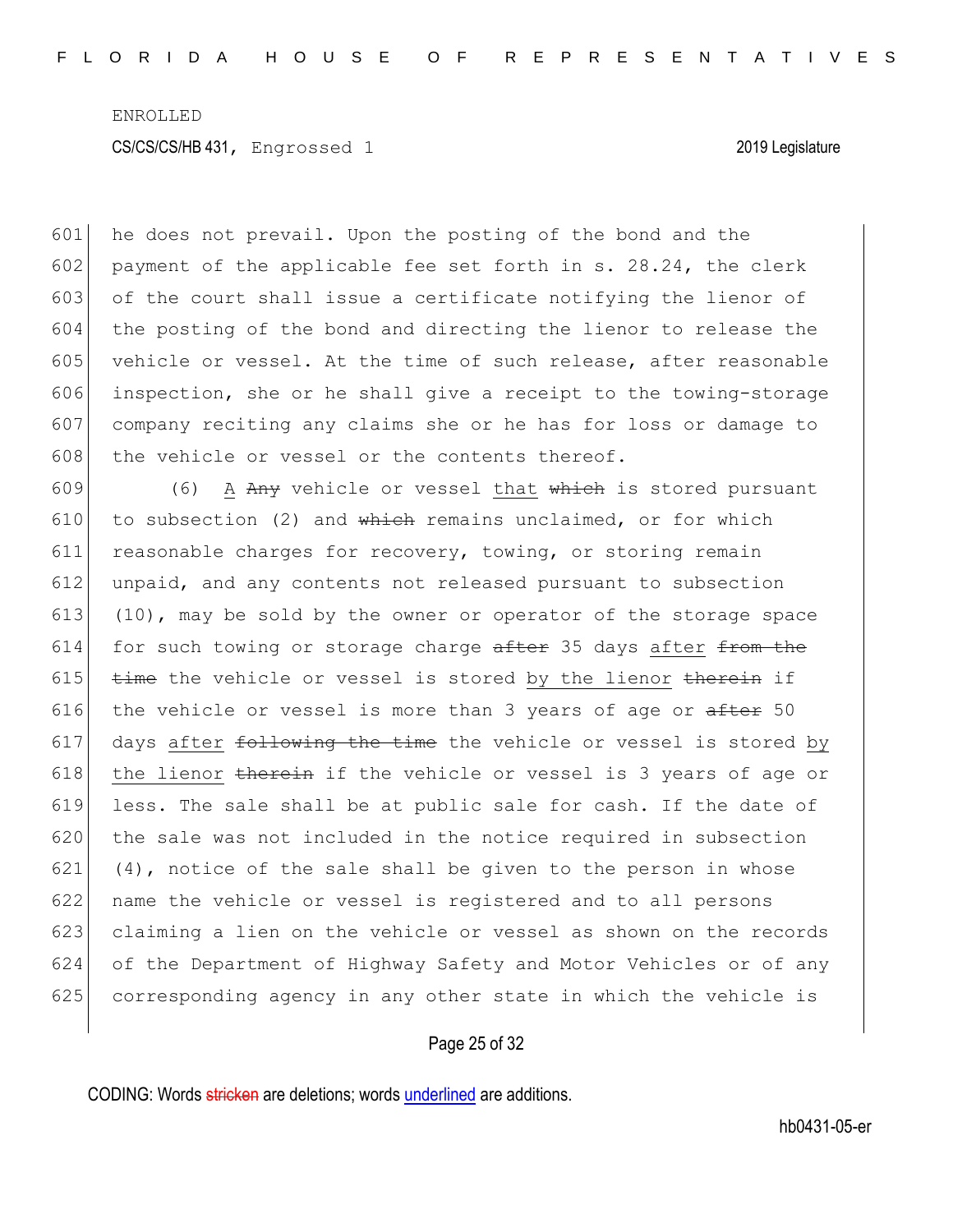626 identified through a records check of the National Motor Vehicle 627 Title Information System or an equivalent commercially available 628 system as being titled. Notice of the sale must  $shaH$  be sent by 629 certified mail. The notice must have clearly identified and 630 printed, if the claim of lien is for a motor vehicle, the last 8 631 digits of the vehicle identification number of the motor vehicle 632 subject to the lien, or, if the claim of lien is for a vessel, 633 the hull identification number of the vessel subject to the 634 lien, in the delivery address box and on the outside of the 635 envelope sent to the registered owner and all other persons 636 claiming an interest therein or lien thereon. The notice must be 637 sent to the owner of the vehicle or vessel and the person having 638 the recorded lien on the vehicle or vessel at the address shown 639 on the records of the registering agency at least and shall be  $640$  mailed not less than 15 days before the sale of the vehicle or  $641$  vessel date of the sale. The notice must state the name, 642 physical address, and telephone number of the lienor, and the 643 vehicle identification number if the claim of lien is for a 644 vehicle or the hull identification number if the claim of lien 645 is for a vessel, all of which must also appear in the return 646 address section on the outside of the envelope containing the 647 notice of sale. After diligent search and inquiry, if the name 648 and address of the registered owner or the owner of the recorded 649 lien cannot be ascertained, the requirements of notice by mail 650 may be dispensed with. In addition to the notice by mail, public

### Page 26 of 32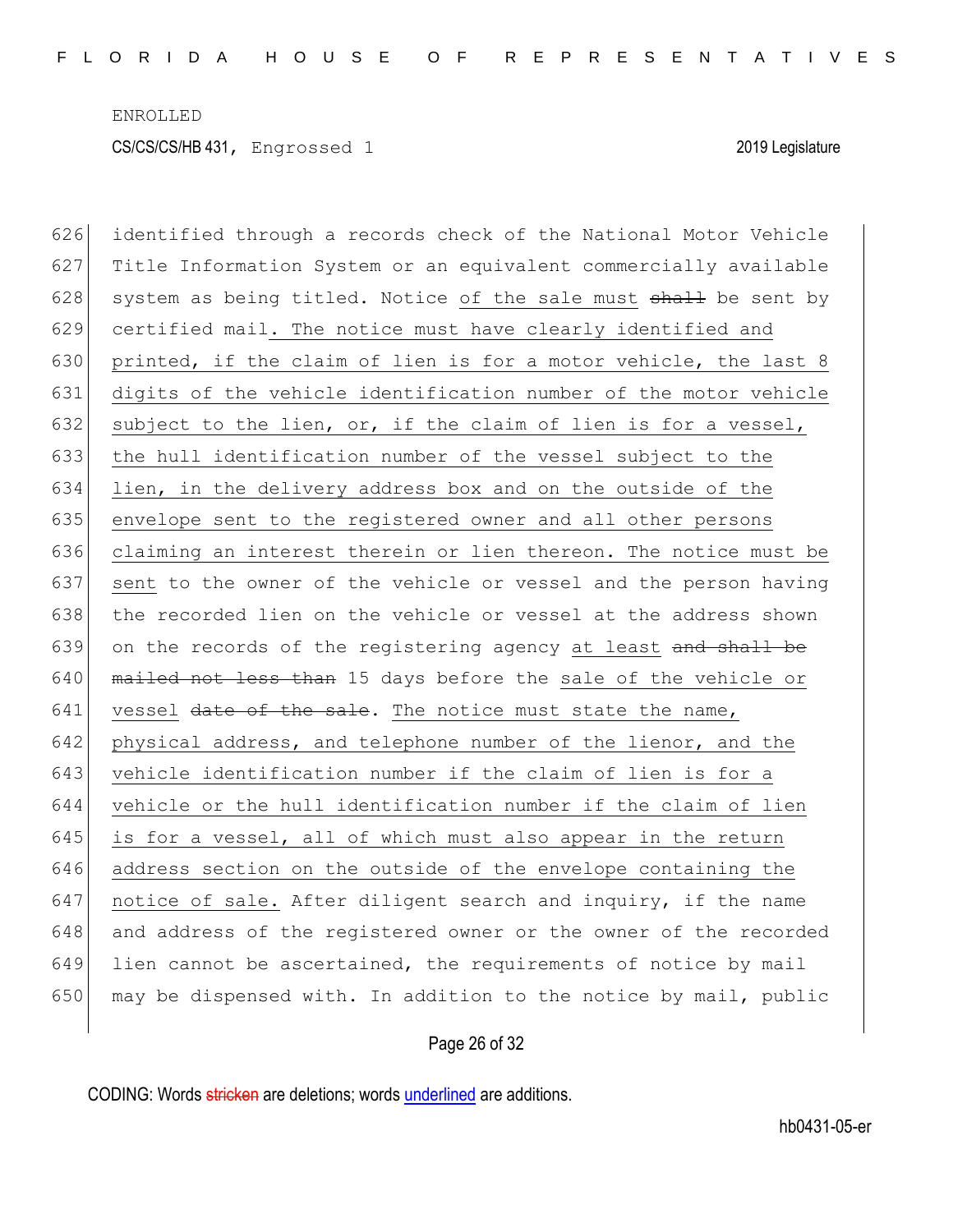651 notice of the time and place of sale shall be made by publishing 652 a notice thereof one time, at least 10 days before  $\frac{p}{p}$  to the 653 date of the sale, in a newspaper of general circulation in the 654 county in which the sale is to be held. The proceeds of the 655 sale, after payment of reasonable towing and storage charges, 656 and costs of the sale, in that order of priority, shall be 657 deposited with the clerk of the circuit court for the county if 658 the owner or lienholder is absent, and the clerk shall hold such 659 proceeds subject to the claim of the owner or lienholder legally 660 entitled thereto. The clerk shall be entitled to receive 5 661 percent of such proceeds for the care and disbursement thereof. 662 The certificate of title issued under this law shall be 663 discharged of all liens unless otherwise provided by court 664 order. The owner or lienholder may file a complaint after the 665 vehicle or vessel has been sold in the county court of the 666 county in which it is stored. Upon determining the respective 667 rights of the parties, the court may award damages, attorney 668 attorney's fees, and costs in favor of the prevailing party. 669 (9) Failure to make good faith best efforts to comply with 670 the notice requirements of this section precludes shall preclude

671 the imposition of any storage charges against the such vehicle 672 or vessel. If a lienor fails to provide notice to a person 673 claiming a lien on a vehicle or vessel in accordance with 674 subsection  $(4)$ , the lienor may not charge the person for more 675 than 7 days of storage, but such failure does not affect charges

Page 27 of 32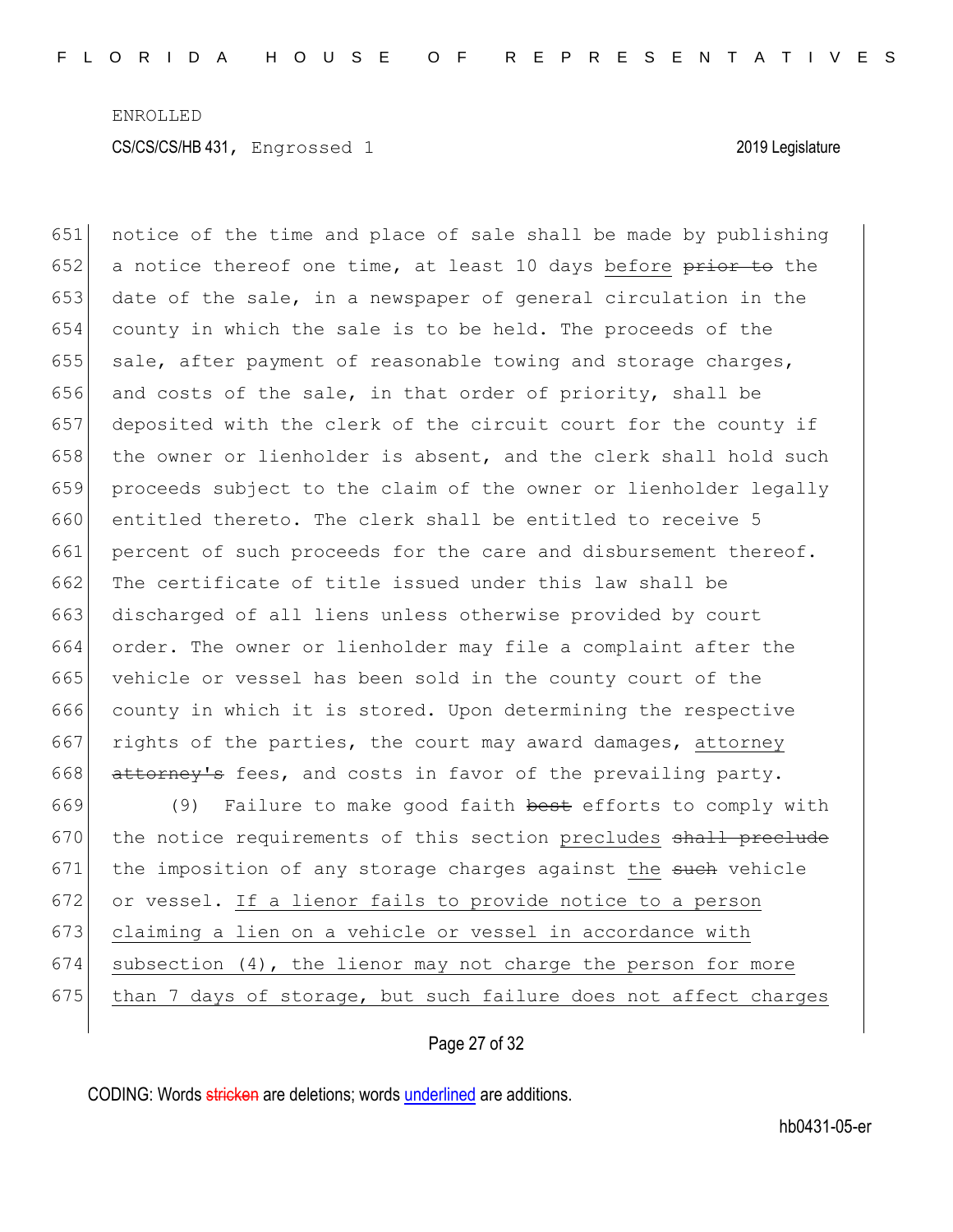CS/CS/CS/HB 431, Engrossed 1 2019 Legislature

| 676 | made for towing the vehicle or vessel or the priority of liens   |
|-----|------------------------------------------------------------------|
| 677 | on the vehicle or vessel.                                        |
| 678 | (14) (a) A copy of the notice of lien required by                |
| 679 | subsection (4) and the notice of sale required by subsection     |
| 680 | (6), which must include the vehicle identification number if the |
| 681 | claim of lien is for a vehicle or the hull identification number |
| 682 | if the claim of lien is for a vessel, and proof of the required  |
| 683 | check of the National Motor Vehicle Title Information System or  |
| 684 | an equivalent commercially available system shall constitute     |
| 685 | satisfactory proof for application to the Department of Highway  |
| 686 | Safety and Motor Vehicles for transfer of title, together with   |
| 687 | any other proof required by any rules and regulations of the     |
| 688 | department.                                                      |
|     |                                                                  |
| 689 | The Department of Highway Safety and Motor Vehicles<br>(b)       |
| 690 | may not approve an application for transfer of title if the      |
| 691 | application fails to include a copy of the notice of lien        |
| 692 | required by subsection (4) and the notice of sale required by    |
| 693 | subsection (6). The vehicle or hull identification number on the |
| 694 | notice of lien must match the vehicle or hull identification     |
| 695 | number of the vehicle or vessel that is the subject of the       |
| 696 | transfer of title.                                               |
| 697 | (15) (a) A lienor or the lienor's agent may charge an            |
| 698 | administrative fee to the registered owner or a person claiming  |
| 699 | a lien against the vehicle or vessel to obtain release of the    |
| 700 | vehicle or vessel from the claim of lien imposed under this      |

# Page 28 of 32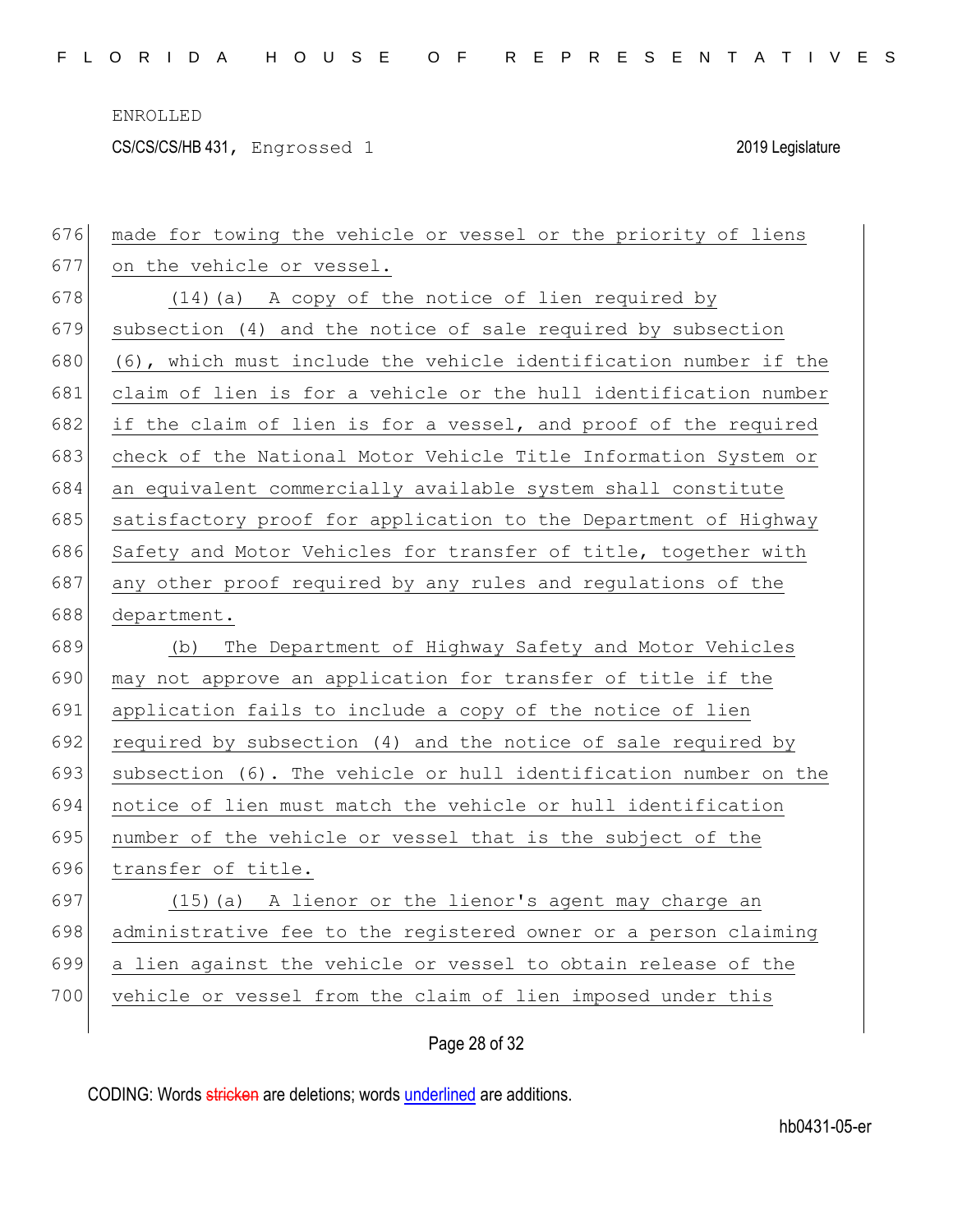CS/CS/CS/HB 431, Engrossed 1 2019 Legislature

| 701 | section. Such administrative fee may not exceed \$250.          |
|-----|-----------------------------------------------------------------|
| 702 | For purposes of this paragraph, the term "administrative fee"   |
| 703 | means a lien fee or any fee imposed by the lienor or the        |
| 704 | lienor's agent for administrative costs added to the amount due |
| 705 | for towing and storing the vehicle or vessel.                   |
| 706 | (b) A lienor or the lienor's agent may not charge fees or       |
| 707 | costs, other than those authorized in this section or ss.       |
| 708 | 125.0103 and 166.043, that exceed \$250.                        |
| 709 | (16) A towing-storage operator must use a third-party           |
| 710 | service approved by the Department of Highway Safety and Motor  |
| 711 | Vehicles to transmit all notices required by this section. If   |
| 712 | there is no third-party service approved by the department, the |
| 713 | towing-storage operator may mail the notices and provide        |
| 714 | evidence of compliance with this section upon submission of an  |
| 715 | application for certificate of title or certificate of          |
| 716 | destruction.                                                    |
| 717 | For purposes of this subsection, the term "third-party<br>(a)   |
| 718 | service" means a qualified business entity that, upon a request |
| 719 | submitted through a website by a towing-storage operator:       |
| 720 | Accesses the National Motor Vehicle Title Information<br>1.     |
| 721 | System records to obtain the last state of record of the        |
| 722 | vehicle.                                                        |
| 723 | 2. Accesses the owner, lienholder, and insurer                  |
| 724 | information, as applicable, for a vehicle or vessel from the    |
| 725 | department.                                                     |
|     |                                                                 |

# Page 29 of 32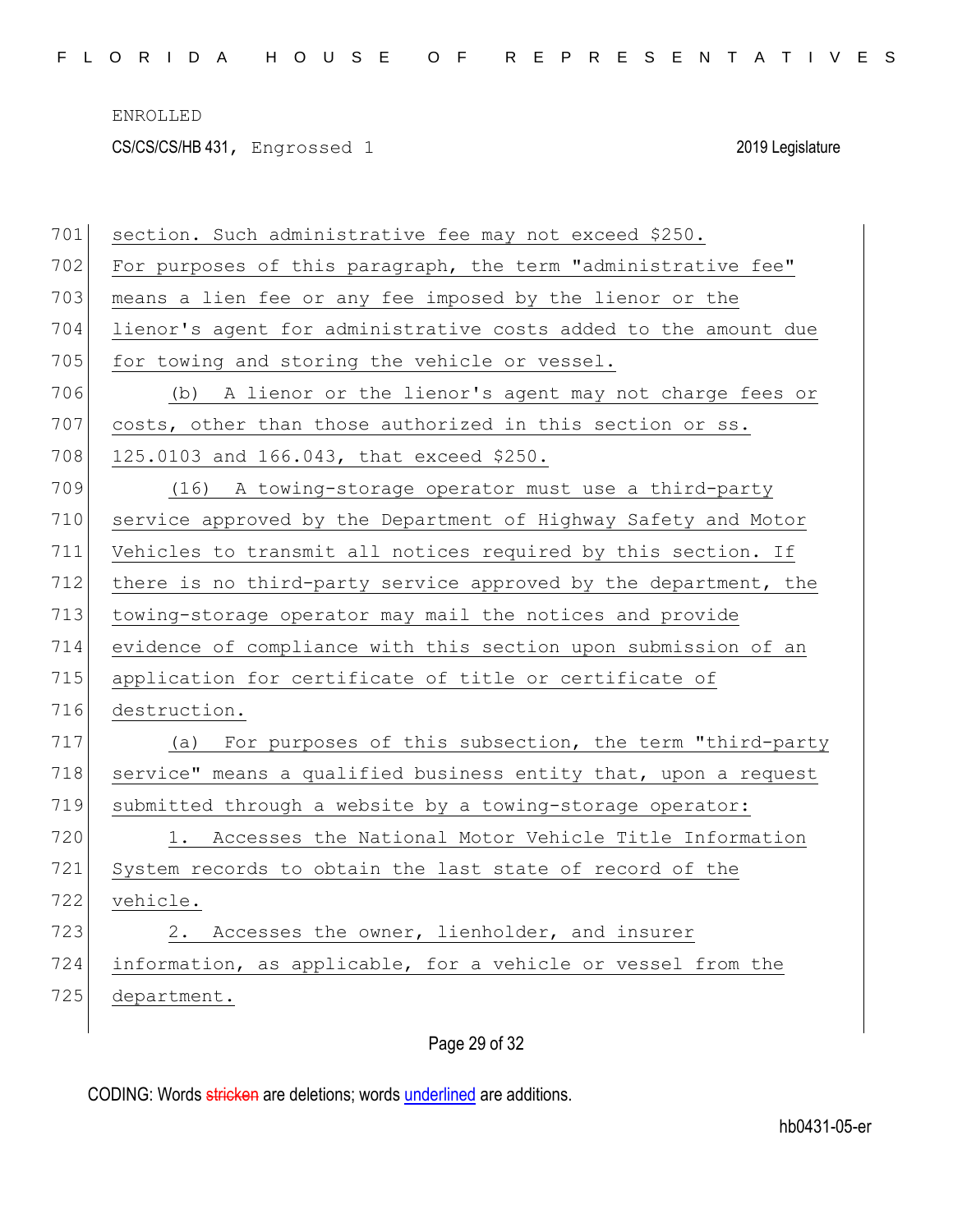CS/CS/CS/HB 431, Engrossed 1 2019 Legislature

| 726 | Electronically generates the notices required of a<br>3.                     |
|-----|------------------------------------------------------------------------------|
| 727 | towing-storage operator by this section through the website.                 |
| 728 | Prints and sends the notices required under this<br>4.                       |
| 729 | section to each owner, lienholder, and insurer of record by                  |
| 730 | certified mail.                                                              |
| 731 | Electronically returns tracking information or other<br>5.                   |
| 732 | proof of mailing and delivery of the notices to the towing-                  |
| 733 | storage operator.                                                            |
| 734 | Electronically reports to the department, via an<br>6.                       |
| 735 | electronic data exchange process using a web interface, the                  |
| 736 | following information related to the towing and storage notice:              |
| 737 | The vehicle identification number or vessel hull<br>a.                       |
| 738 | identification number.                                                       |
| 739 | The license plate number.<br>b.                                              |
| 740 | The name and address of the towing-storage operator or<br>$\mathtt{C}$ .     |
| 741 | lienor.                                                                      |
| 742 | The physical location of the vehicle or vessel.<br>d.                        |
| 743 | The date on which the vehicle or vessel was towed.<br>$\mathrel{\text{e}}$ . |
| 744 | The amount of storage fees owed at the time of the<br>f.                     |
| 745 | notice.                                                                      |
| 746 | The date of assessment of storage charges.<br>q.                             |
| 747 | The dates on which the notice was mailed and delivered.<br>h.                |
| 748 | Other information required by the department.<br>i.                          |
| 749 | A third-party service must apply to and be approved by<br>(b)                |
| 750 | the department in order to provide notices under this section.               |
|     |                                                                              |

Page 30 of 32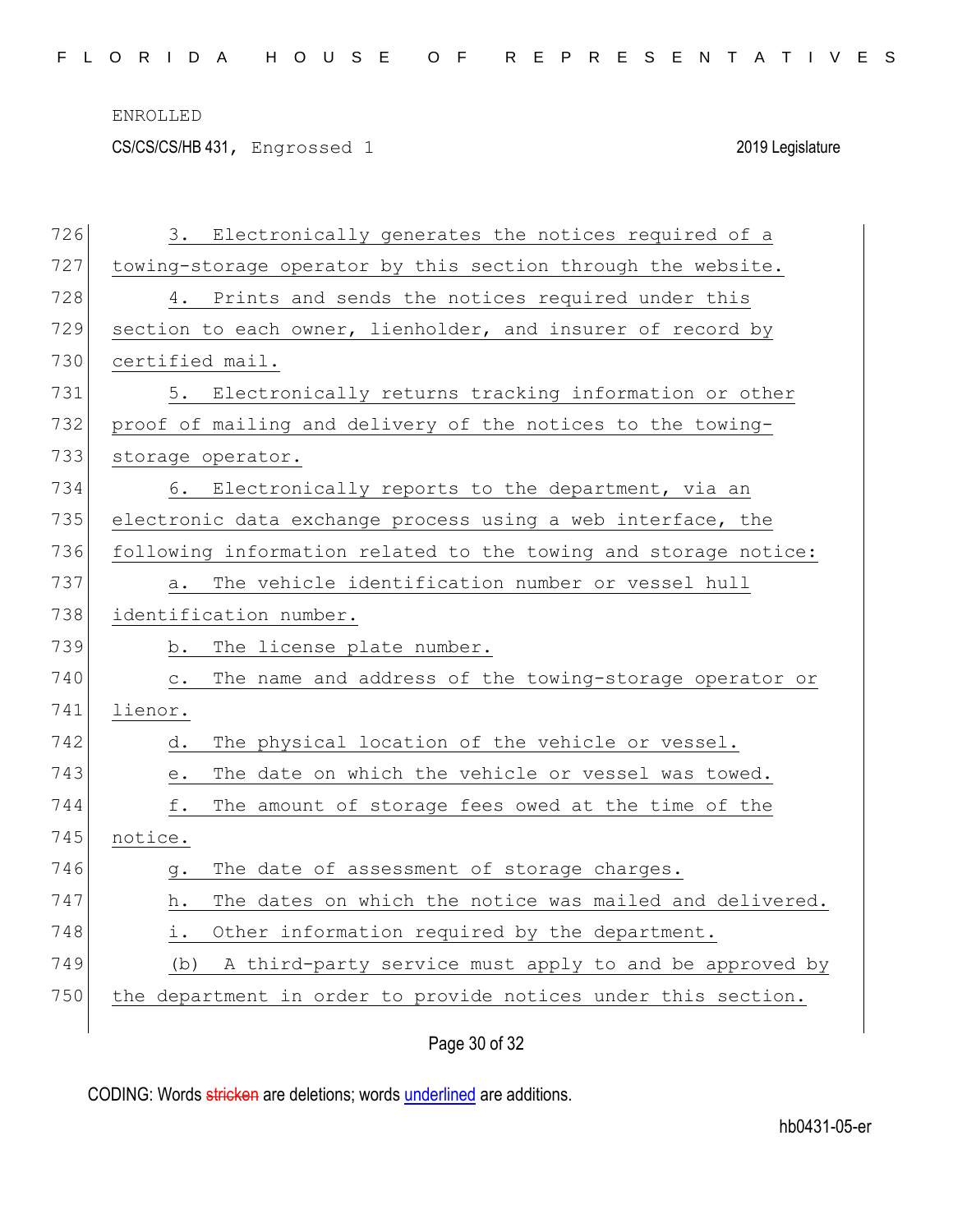CS/CS/CS/HB 431, Engrossed 1 2019 Legislature

| 751 | The department shall prescribe the format for the application.    |
|-----|-------------------------------------------------------------------|
| 752 | The department may approve the applicant as qualified to perform  |
| 753 | the services provided in paragraph (a) if the applicant:          |
| 754 | Provides the department with a \$1 million bond.<br>1.            |
| 755 | Submits an acceptable internal control and data<br>2.             |
| 756 | security audit (Level 2) or its equivalent performed by a         |
| 757 | licensed certified public accountant.                             |
| 758 | 3. Successfully demonstrates the ability to electronically        |
| 759 | provide required data to the department via an electronic data    |
| 760 | exchange process using a web interface.                           |
| 761 | The department may deny, suspend, or revoke approval<br>(C)       |
| 762 | of a third-party service if the department determines that the    |
| 763 | third-party service has committed an act of fraud or              |
| 764 | misrepresentation related to a notice required by this section.   |
| 765 | A third-party service must maintain all records<br>(d)            |
| 766 | related to providing notices under this section for 5 years and   |
| 767 | allow the department to inspect and copy such records upon        |
| 768 | request. The records may be maintained in an electronic format.   |
| 769 | A third-party service must annually provide the<br>(e)            |
| 770 | department with evidence that it maintains a \$1 million bond and |
| 771 | must annually submit an internal control and data security audit  |
| 772 | (Level 2) or its equivalent performed by a licensed certified     |
| 773 | public accountant to continue its approved status each year.      |
| 774 | A third-party service must maintain a publicly<br>(f)             |
| 775 | available website that allows owners, registrants, lienholders,   |
|     |                                                                   |

Page 31 of 32